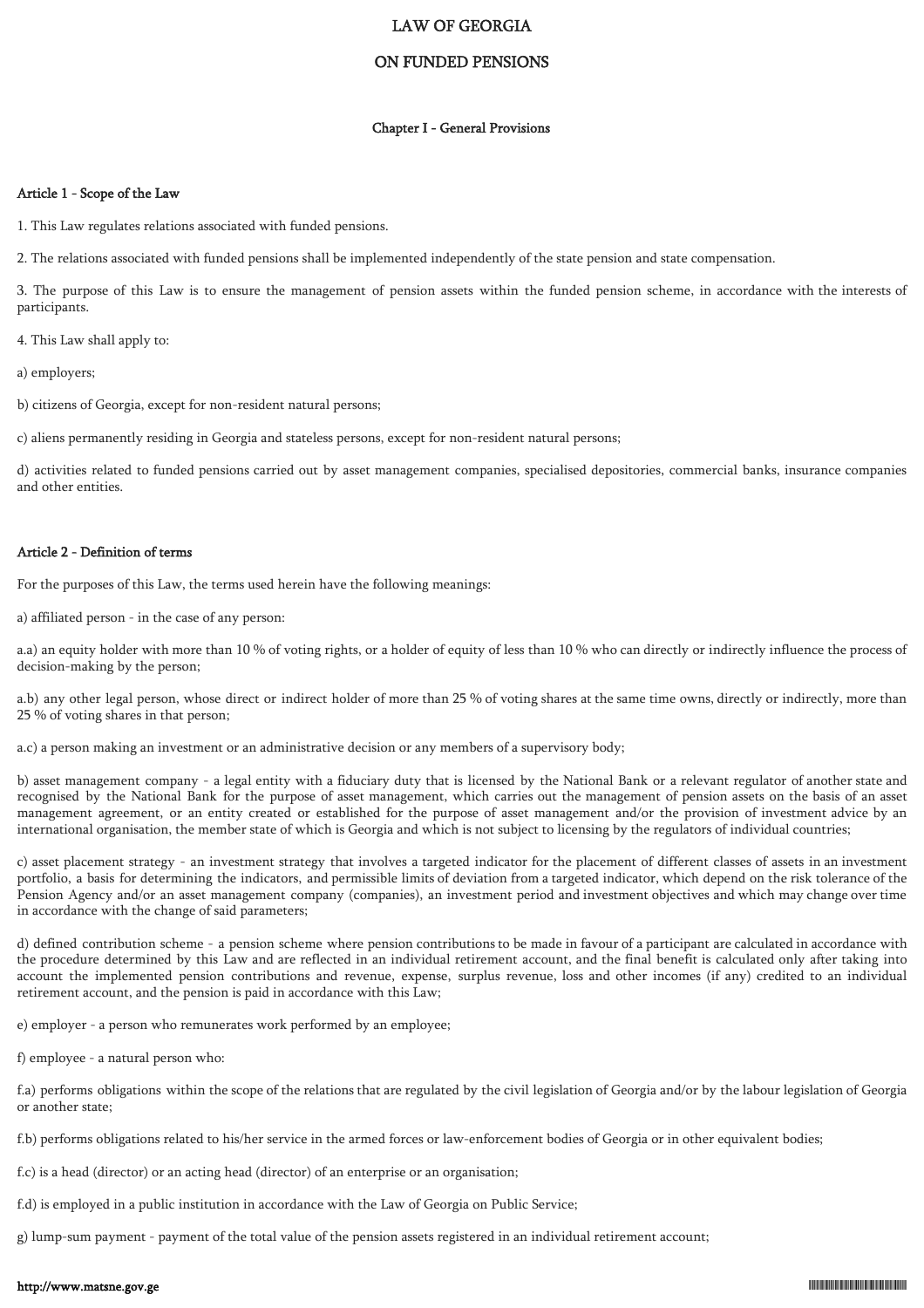h) National Bank - the National Bank of Georgia;

i) self-employed - an individual entrepreneur, a natural person, who carries out the activities provided for by Article 1(3) of the Law of Georgia on Entrepreneurs, with regard to activities that are not subject to withholding at source;

j) income of a self-employed person:

j.a) in the case of an individual entrepreneur - taxable income received from entrepreneurial activities provided for by the Tax Code of Georgia;

j.b) in the case of persons provided for by Article 1(3) of the Law of Georgia on Entrepreneurs - taxable income;

k) individual retirement account - an accounting form created for participants by the Pension Agency that reflects contributions made in favour of participants, the results of pension asset management, and the amounts of money withdrawn in accordance with this Law, and all related expenses;

l) participant - a natural person who makes pension contributions and/or in favour of whom pension contributions are made in the funded pension scheme of the Pension Agency;

m) fiduciary - a person responsible to participants in relation to pension assets, who:

m.a) exercises any powers or control in the process of pension asset management, except in cases provided for by law for the purposes of regulation by the National Bank;

m.b) provides the Pension Agency with investment advice on the basis of a respective agreement;

m.c) records transactions and processes information related to such transactions, and maintains and/or keeps records about participants;

n) pension - a cash benefit received as a result of participating in the funded pension scheme, which is reflected in an individual retirement account of a participant and which is paid to a participant in the amount and in accordance with the procedure determined by this Law;

o) programmed withdrawal - the periodic withdrawal of a pension from an individual retirement account in accordance with this Law;

p) investment policy document - a document developed by the Investment Board that defines an investment strategy and principles and by which the Pension Agency and/or an asset management company (companies) is (are) guided when making decisions on the management of the pension assets of the participants;

q) retirement age - the age determined by the Law of Georgia on State Pensions;

r) pension assets - a unity of assets registered in an individual retirement account. The Budgetary Code of Georgia shall not apply to pension assets;

s) pension contribution - a sum of money paid in the amount and in accordance with the procedure determined by this Law, in favour of a participant, for the purpose of being reflected in his/her individual retirement account. This amount is paid by an employer, an employee and the State if the participant is employed, and/or by a self-employed person and the State, if the participant is self-employed;

t) Supervisory Board - the Supervisory Board of the Pension Agency, which consists of the Minister of Finance of Georgia, the Minister of Economy and Sustainable Development of Georgia, the Minister of Internally Displaced Persons from the Occupied Territories, Labour, Health and Social Affairs of Georgia, and the Chairperson of the Investment Board, and each member of which occupies the position of a member of the Supervisory Board based on his/her own position;

u) government security - any security issued by the state of Georgia;

v) State Treasury - the Treasury Service, a state subordinated agency of the Ministry of Finance of Georgia;

w) Investment Board - the Investment Board of the Pension Agency that determines policy related to pension assets;

x) electronic pension contribution administration system - an electronic system of the Pension Agency supported with information technologies and an appropriate database;

y) specialised depository - a legal entity or a branch thereof with a fiduciary duty that is licensed by the National Bank or a relevant regulator of another state and recognised by the National Bank, which provides the Pension Agency with specialised depository services on the basis of a respective agreement;

z) investment horizon - a period of time during which the Pension Agency and/or an asset management company (companies) plan(s) to place an investment in assets of a certain class or in an investment portfolio, taking into account risk tolerance determined in accordance with an asset placement strategy, and a desired investment income;

 $z_1$ ) investment portfolio - a set of investment instruments, in which the composition of instruments depends on the investment period, the investment

objectives of an investor and risk tolerance;

z 2 ) temporary special administration regime - a temporary administration regime of the Pension Agency, which starts in accordance with this Law and

which aims to ensure the continuity of activities related to the investment of pension assets by the National Bank;

z 3 ) open-end fund instrument - investment through an entity or an instrument which is organised and acts as an investment company in accordance

with the legislation of another state, or as an investment fund in accordance with the legislation of Georgia, and which is authorised to issue an unlimited number of units or equity securities of own equity participation (segregated or total), which constitutes property proportionate to equity participation in such a company or fund. An open-end fund instrument also includes an open-end unit trust, and investment trust and other investment instruments provided for by the legislation of another state, which operate on the basis of aggregation;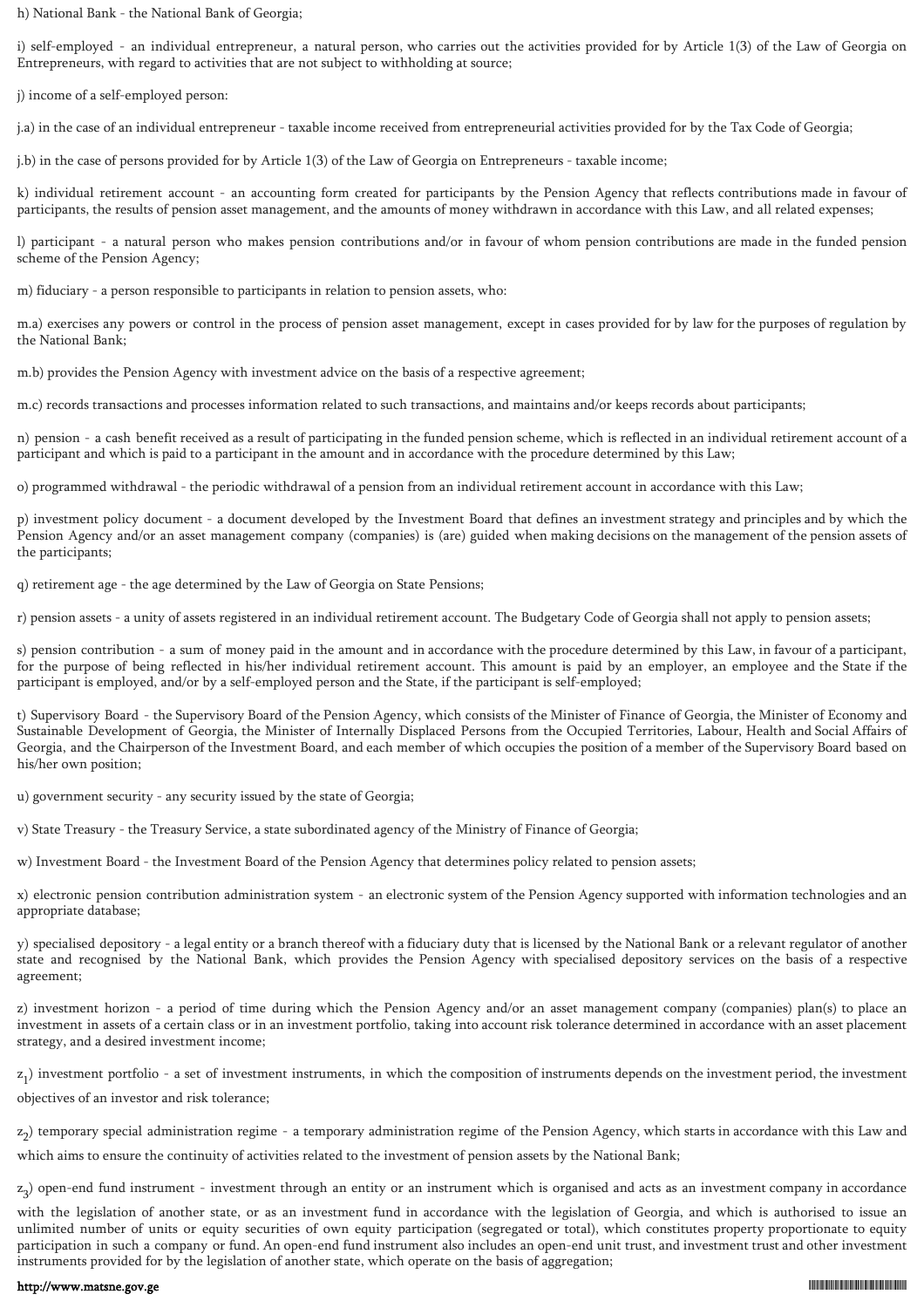z 4 ) Revenue Service - a legal entity under public law within the governance of the Ministry of Finance of Georgia;

z 5 ) disability - a condition defined by the Law of Georgia on Medical and Social Examination;

z 6 ) selection commission - a commission that ensures the selection of the candidates for members of the Investment Board;

 $z_{7}$ ) salary - income received from the provision of services that is taxed at source, as well as income received in the form of salary as provided for by

Article 101 of the Tax Code of Georgia, in accordance with the tax legislation of Georgia (except for income that, in accordance with Article 104 of the Tax Code of Georgia, does not belong to income received from a Georgian source, and for income received from royalties, rent, leases, and investment income);

z 8 ) annual salary/annual income - for a participant, salary/income received from 1 January until 31 December of a year, and for a new member of the funded pension scheme, salary/income received from the day of joining until 31 December of the same year;

z 9 ) non-resident - a person defined by the Tax Code of Georgia.

# Chapter II - Funded Pension System

# Article 3 - Funded pension scheme

1. The funded pension scheme is a defined contribution scheme.

2. Joining the funded pension scheme shall be mandatory for all employees, in the part of a salary income, except for employees who have attained the age of 60 (in the case of female employees, the age of 55) before the entry into force of this Law.

3. Joining the funded pension scheme is voluntary for all employees who have attained the age of 60 (in the case of female employees, the age of 55), before the entry into force of this Law, in the part of a salary income, and for self-employed persons, in the part of the income of a self-employed person.

4. The pension contributions of an employed or a self-employed participant shall be financed by the employer, the employee and the State in the amount and in accordance with the procedure determined by this Law.

5. Employees who have attained the age of 40 before the entry into force of this Law and who do not wish to be participants shall be entitled, in accordance with Article 22 of this Law, to leave the funded pension scheme.

6. The pension contributions of employed participants shall be financed as follows:

a) during the payment of salaries, an employer shall make a pension contribution, through an electronic system, to an individual retirement account of the employed participant, in the amount of 2 % of taxable salary to be paid to the employee;

b) on behalf of an employed participant, an employer shall make a pension contribution, through an electronic system, to an individual retirement account of the employee, in the amount of 2 % of taxable salary to be paid to the employee;

c) a self-employed participant shall make a pension contribution in the amount of 4 % of his/her annual income;

d) the State shall transfer, in favour of a participant, to an individual retirement account of an employed person, 2 % of the amount of the taxable salary of an employed person and/or of the income of a self-employed person, the total of which does not exceed GEL 24 000 received by a participant as annual salary and/or by a self-employed person as income. The State shall transfer 1 % if the amount received by a participant as annual salary and/or by a self-employed person as income is from GEL 24 000 to GEL 60 000. The State shall make a pension contribution after it has been confirmed through notification by the Pension Agency that the pension contribution(s) provided for by sub-paragraphs (a) and (b) and/or (c) of this paragraph has (have) been reflected in the individual retirement account of the participant. The State shall not make a pension contribution if the amount of the annual taxable salary of an employed person and/or of the income of a self-employed person exceeds GEL 60 000.

# Chapter III – The Pension Agency

# Article 4 - Establishment of the Pension Agency

1. The Pension Agency is an independent legal entity under public law established on the basis of this Law, which is responsible for the implementation, management and administration of the funded pension scheme.

2. The structure, powers, procedures for activity and other organisational issues of the Pension Agency shall be determined by the statute of the Pension Agency, which shall be approved by the Government of Georgia.

3. The restrictions provided for by the legislation of Georgia shall not apply to the limits of remuneration of employees of the Pension Agency.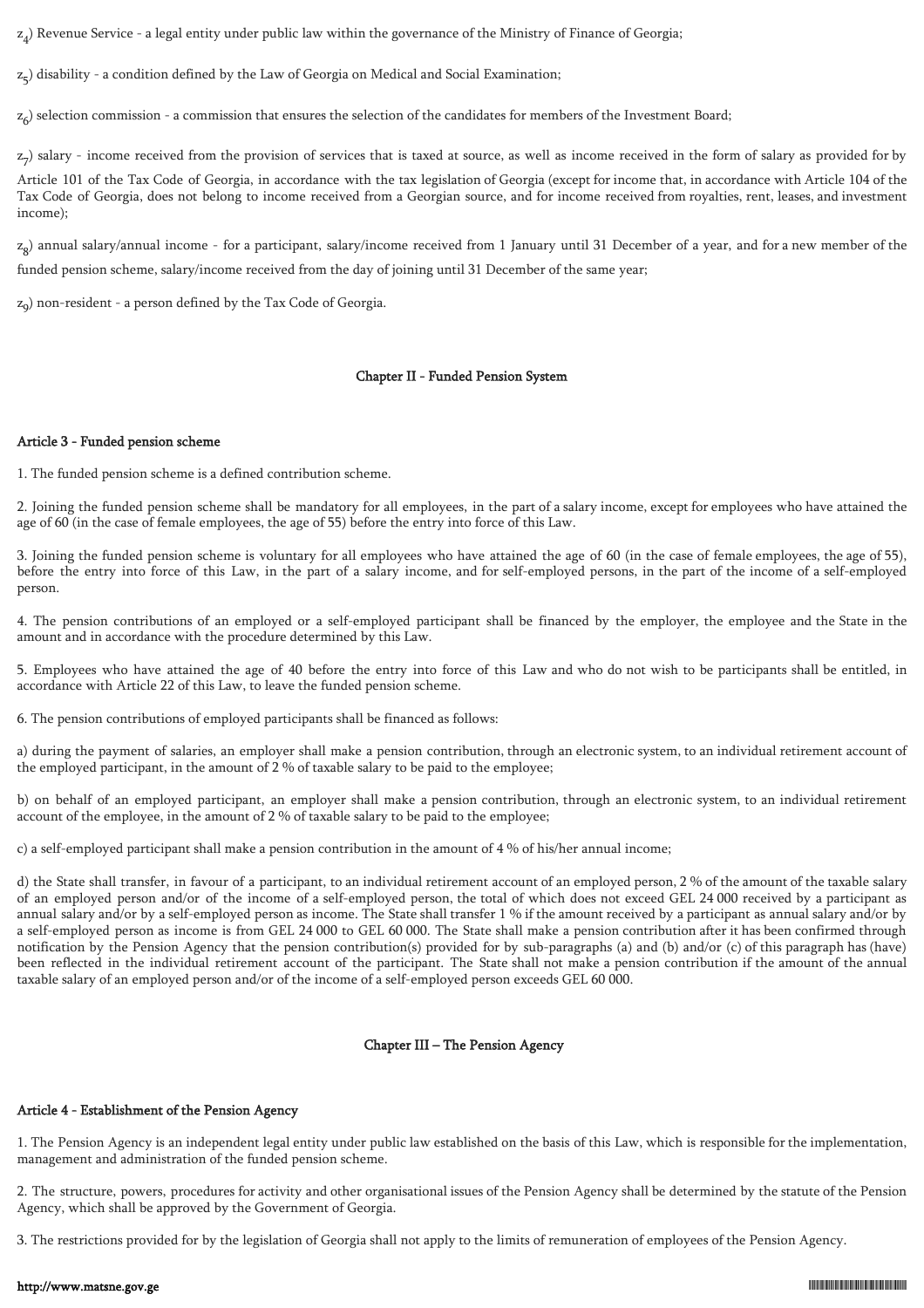## Article 5 - Supervision of the activities of the Pension Agency

1. The Supervisory Board shall supervise the activities of the Pension Agency, except for investment activities.

2. The National Bank shall regulate the investment activities of the Pension Agency in accordance with this Law and other legal acts.

## Article 6 - Powers and obligations of the National Bank

1. The National Bank shall, as part of its prudential regulation of the investment activities of the Pension Agency, examine:

a) the compliance of an investment policy document with the requirements established by Article 27 of this Law;

b) the compliance of the structure, the procedures related to the management of assets and the material-technical resources of the Pension Agency with the minimum requirements established by the National Bank, which are necessary for investment activities related to pension assets;

c) the compliance of the methodology for preparing an asset placement strategy, of investment decisions and a procedure for selecting asset management companies with the minimum requirements established by the National Bank. However, the National Bank shall not assess the investment decisions of the Pension Agency;

d) the compliance of the accounting, settlement, administrative and information systems, and the means of communication with stakeholders, of the Pension Agency with the requirements established by this Law and the National Bank;

e) the compliance of the investment activities of the Pension Agency with the limits determined by an investment policy document.

2. The National Bank shall be authorised to:

a) establish additional regulatory rules for a specialised depository providing services to the Pension Agency. These rules may relate to their equity, the experience of staff, hardware and software, maximum price of service or to any other issue that the National Bank considers necessary for the purposes of the enforcement of this Law;

b) request and receive from the Pension Agency, and natural persons or legal persons providing services to the Pension Agency, any information (including confidential) that is necessary for exercising the powers determined by this Law;

c) request and receive accounting documents from the Pension Agency, a specialised depository or an asset management company (companies) in the form and with a periodicity established by the National Bank;

d) inspect on site the Pension Agency, a specialised depository or an asset management company (companies) in accordance with this Law and other legislative and subordinate normative acts of Georgia;

e) establish additional principles and rules, which shall apply to the process of selection of open-end fund instruments by the Pension Agency;

f) give a binding instruction and/or a public recommendation to the Pension Agency, within the competence determined by this Law, on the remedy of deficiencies if significant violations are detected, with an indication of a reasonable time limit.

3. The National Bank shall be obliged to reflect in its annual report the compliance of the investment activities of the Pension Agency with this Law and the requirements of the National Bank.

4. The National Bank shall establish:

a) the methodology for calculating the value of pension assets, including closing a trading day and rounding off values;

b) the minimum credit rating of financial investment instruments denominated in permissible national currency and foreign currency provided for by Article 27 of this Law, in which pension assets may be invested in accordance with this Law and other legislative and subordinate normative acts of Georgia.

5. The National Bank shall provide the Pension Agency with written information on the deterioration or possible deterioration of the financial or organisational condition of a specialised depository, provided that the National Bank has such information.

6. The National Bank shall implement a temporary special administration regime, and the grounds for the initiation of such a regime shall be the loss of more than 1 % of the pension assets, resulting from the investment of the pension assets and activities related thereto and not from a change in market conditions, or a systematic failure to comply with the significant instructions of the National Bank, or a condition where the Pension Agency is temporarily unable to perform its functions related to investment activities and which envisages the carrying out by the National Bank of a temporary action related to investment activities for the purpose of ensuring their continuity. The procedure for the implementation and operation by the National Bank of a temporary special administration regime shall be determined by the National Bank.

7. The National Bank shall exercise other powers determined by this Law.

# Article 7 - Administration of a funded pension scheme

1. The Pension Agency shall provide technical support for joining the funded pension scheme and shall administer pension contributions through an electronic pension contribution administration system in accordance with this Law, and shall create individual retirement accounts for each participant.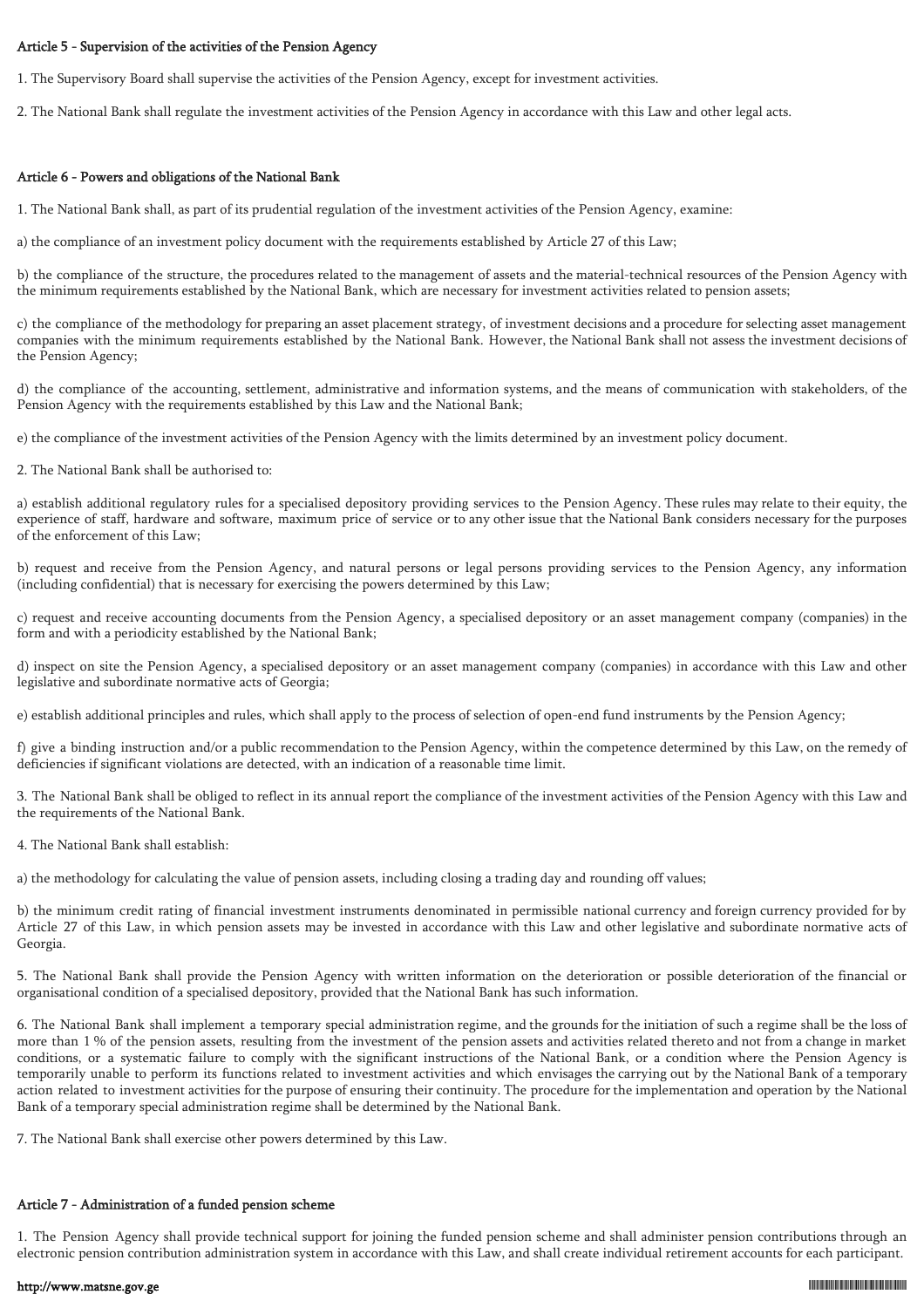2. Where salaries are paid from a bank account, the obligations of employers and employees related to making pension contributions shall be fulfilled through an electronic pension contribution administration system.

3. Where salaries are paid from a bank account, an electronic pension contribution administration system shall generate relevant information for the State Treasury, which constitutes grounds for the State to fulfil the obligations determined by this Law.

4. If an employer pays a salary to an employee in cash, the employer shall, in accordance with this Law, calculate a pension contribution and address it to the Pension Agency in favour and in the name of the employee.

5. Where salaries are paid in cash, the ground for the State Treasury to fulfil the obligations determined by this Law shall be a request from the Pension Agency, which arises only if the amount addressed by the employer to the Pension Agency in accordance with paragraph 4 of this article is not less than the amount of pension contribution appropriate to the salary paid by an employer, which is specified in the income declaration.

6. A self-employed person may make a voluntary pension contribution when declaring his/her annual income.

7. In the case of a self-employed person, the ground for the State Treasury to fulfil the obligations determined by this Law shall be a request from the Pension Agency, which arises only if the amount addressed by a self-employed person to the Pension Agency in accordance with paragraph 6 of this article is not less than the amount of pension contribution appropriate to the salary paid by the employer, which is specified in the income declaration.

8. The Pension Agency shall be authorised to verify the information provided to the Pension Agency by an employer or a self-employed person through the information support of the Revenue Service.

9. The Revenue Service shall provide the Pension Agency with information, on the basis of which the Pension Agency shall examine the facts of the due fulfilment by employers and participants of the obligation to make pension contributions, and/or shall detect the facts of excess payment of money, due to which:

a) if an employer and/or an employee fail to fully or partially fulfil the obligation, the Pension Agency shall provide respective information in electronic form to the employer, the participant and the Revenue Service, which shall take measures provided for by the legislation of Georgia based on said information;

b) if the fact of excess payment of money is detected, the Pension Agency shall administer this money in accordance with the procedure developed by the Pension Agency.

10. The Pension Agency shall manage and administer an electronic pension contribution administration system, including through third persons.

#### Article 8 - Rights and duties of the Pension Agency

1. The Pension Agency shall register employees and self-employed persons joining a funded pension scheme in the funded pension scheme and shall create an individual retirement account for each participant.

2. The Pension Agency shall manage pension assets as a fiduciary, in the interests of participants and their heirs.

3. The Pension Agency shall analyse the funded pension scheme, asses risks, develop a vision related to the development and improvement of the funded pension scheme, and prepare respective recommendations and submit them to the Supervisory Board at least once a year, and shall communicate and hold consultations with stakeholders in order to improve and develop the pension system, constantly look after the interests of participants and the growth of their number.

4. For the purpose of the smooth administration of the funded pension scheme, the Pension Agency shall have the following rights and duties:

a) to open accounts in the National Bank and/or commercial banks;

b) to manage and administrate the electronic pension contribution administration system;

c) to enter into agreements with an asset management company (companies), a specialised depository and persons providing any services and/or goods necessary for the carrying out of investment activities or administrative activities;

d) to enter into agreements with persons providing accountancy, audit, legal, and actuarial services, and other services necessary for the Pension Agency;

e) request and receive information on any transactions carried out on behalf of the Pension Agency from an asset management company (companies), a specialised depository, an open-end fund instrument or persons providing other services;

f) administer the process of the payment of pensions;

g) enter into agreements on the acquisition and administration of immovable or movable property (including equipment and software) necessary for the activities of the Pension Agency;

h) hire employees for the Pension Agency and establish a competitive compensation structure in accordance with this Law;

i) prepare an annual budget of the Pension Agency to submit to the Supervisory Board for approval;

j) review issues related to pension contributions.

5. The Pension Agency shall draft legal acts related to procedures for paying pension contributions, the forms of submitting information and the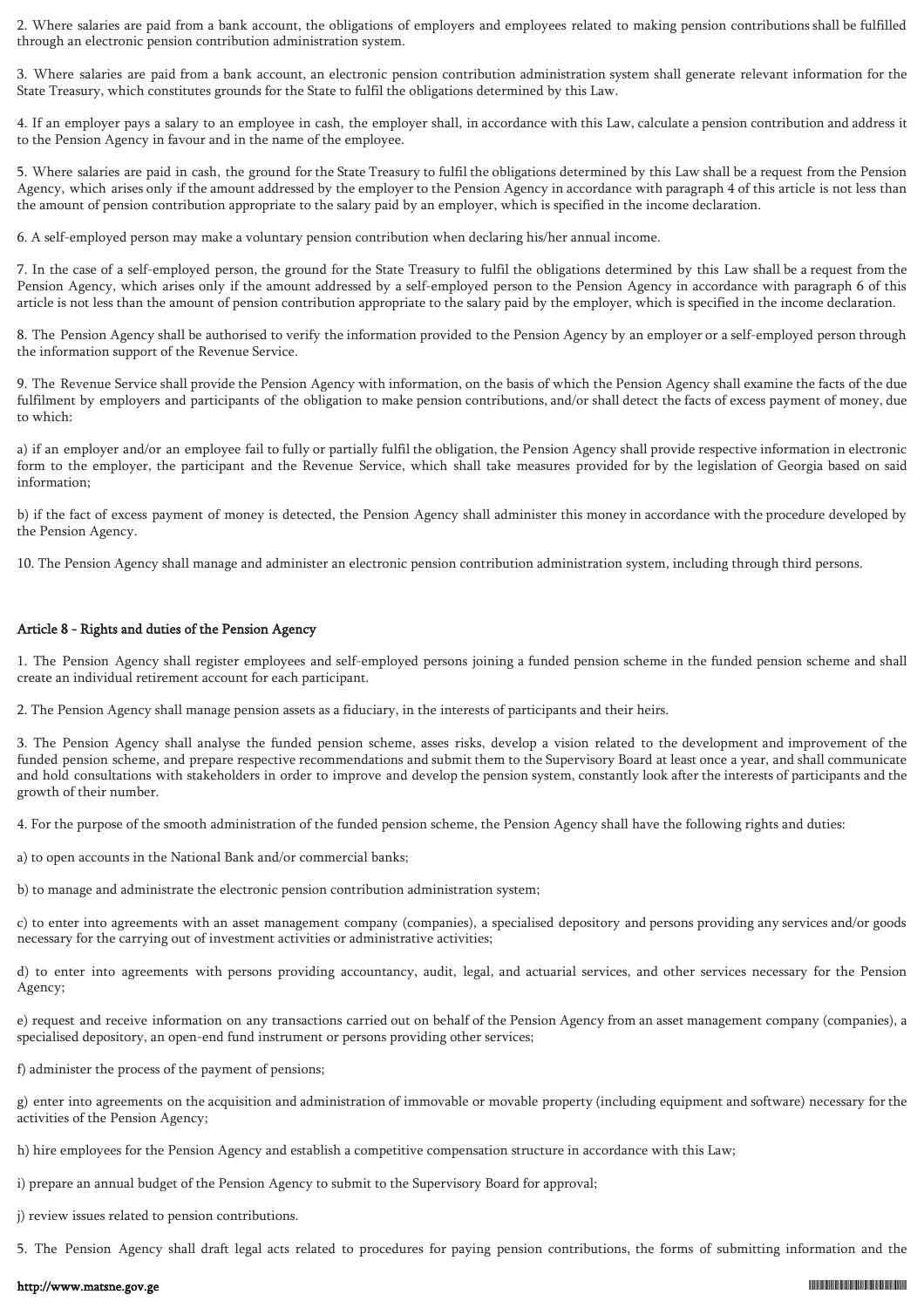administration of funds paid in excess.

6. For the purpose of the fulfilment of the obligations of the Pension Agency determined by this Law and the effective administration of the funded pension scheme, any administrative body shall, within its competence, provide the Pension Agency with the personal data of participants in accordance with the legislation of Georgia.

7. In order to exercise the powers granted by this Law, the director of the Pension Agency shall issue both individual administrative acts and normative administrative acts.

8. The Pension Agency shall, on the basis of research conducted by an independent party, provide the substantiation of the appropriateness of the change of the limits of expenses determined by Article 38(7) of this Law, 6 months before the change of the limits of expenses by the source of funding of the Pension Agency.

# Article 9 - Director of the Pension Agency

1. The Supervisory Board shall select through a competition and appoint to office, and may dismiss, a director of the Pension Agency, who shall be in charge of the activities of the Pension Agency. A director of the Pension Agency shall be appointed to office for a term of 5 years.

2. The procedure and conditions for holding a competition for the selection of a director of the Pension Agency shall be determined by this Law and the statute of the Pension Agency.

3. The procedure for appointing an acting director of the Pension Agency, in the case of the absence of the director of the Pension Agency or his/her inability to fulfil official duties, shall be determined by the statute of the Pension Agency.

4. A director of the Pension Agency shall hold a higher education degree in the field of economics, finance or business law, and shall have at least 5 years of work experience in a managerial position in a financial institution. A person with a criminal record or a person who has been declared bankrupt in any state or incompetent to manage a financial institution shall not be appointed as director of the Pension Agency.

5. If a new director of the Pension Agency is not appointed by the time the term of office of the director of the Pension Agency expires, the current director of the Pension Agency shall continue to exercise his/her powers for no more than 90 calendar days after his/her term of office expires.

6. A director of the Pension Agency shall represent the Pension Agency in relations with third parties and shall exercise the powers granted to the Pension Agency by this Law and the statute of the Pension Agency.

7. A director of the Pension Agency shall prepare the annual budget and the structure of the Pension Agency taking into account the proposals defined in Article  $13(1)(e)$  and  $(g)$  of this Law and shall submit them to the Supervisory Board for approval.

8. A director of the Pension Agency shall develop, in accordance with international best practice, and submit to the Supervisory Board for approval, the procedures and principles according to which the activities of the Pension Agency shall be carried out, including the record keeping and administration of individual retirement accounts, and crediting pension contributions, expenses, surplus revenue, loss, other income, and returns and losses to individual retirement accounts.

9. A director of the Pension Agency shall issue the following legal acts in accordance with this Law:

a) on appointing to office and dismissing employees of the Pension Agency;

b) on the issues submitted to the Pension Agency by the Supervisory Board and the Investment Board.

10. A director of the Pension Agency shall make proposals related to the payroll fund and the staff list of the Pension Agency, except in cases provided for by this Law, which shall be taken into consideration in the annual budget of the Pension Agency.

11. The obligations provided for by the Law of Georgia on Conflict of Interest and Corruption in Public Institutions shall apply to a director of the Pension Agency.

12. A director of the Pension Agency shall not provide professional services to an asset management company or a specialised depository within 12 months from the dismissal of the director of the Pension Agency.

13. A director of the Pension Agency shall, according to the results of each year, submit a report of the activities of the Pension Agency to the Parliament of Georgia.

- 14. A director of the Agency shall be dismissed:
- a) on the basis of his/her application that he/she shall submit to the Supervisory Board;
- b) if his/her Georgian citizenship is terminated;
- c) if a court's judgment of conviction against him/her in a criminal case enters into legal force;
- d) if a court declares him/her missing or dead;
- e) if he/she is recognised as a beneficiary of support by a court decision, unless otherwise determined by a court decision;
- f) if he/she occupies a position incompatible with his/her status or carries out activities incompatible with his/her position;

g) if he/she violates the requirements established by this Law and/or improperly exercises the powers granted by law and improperly fulfils the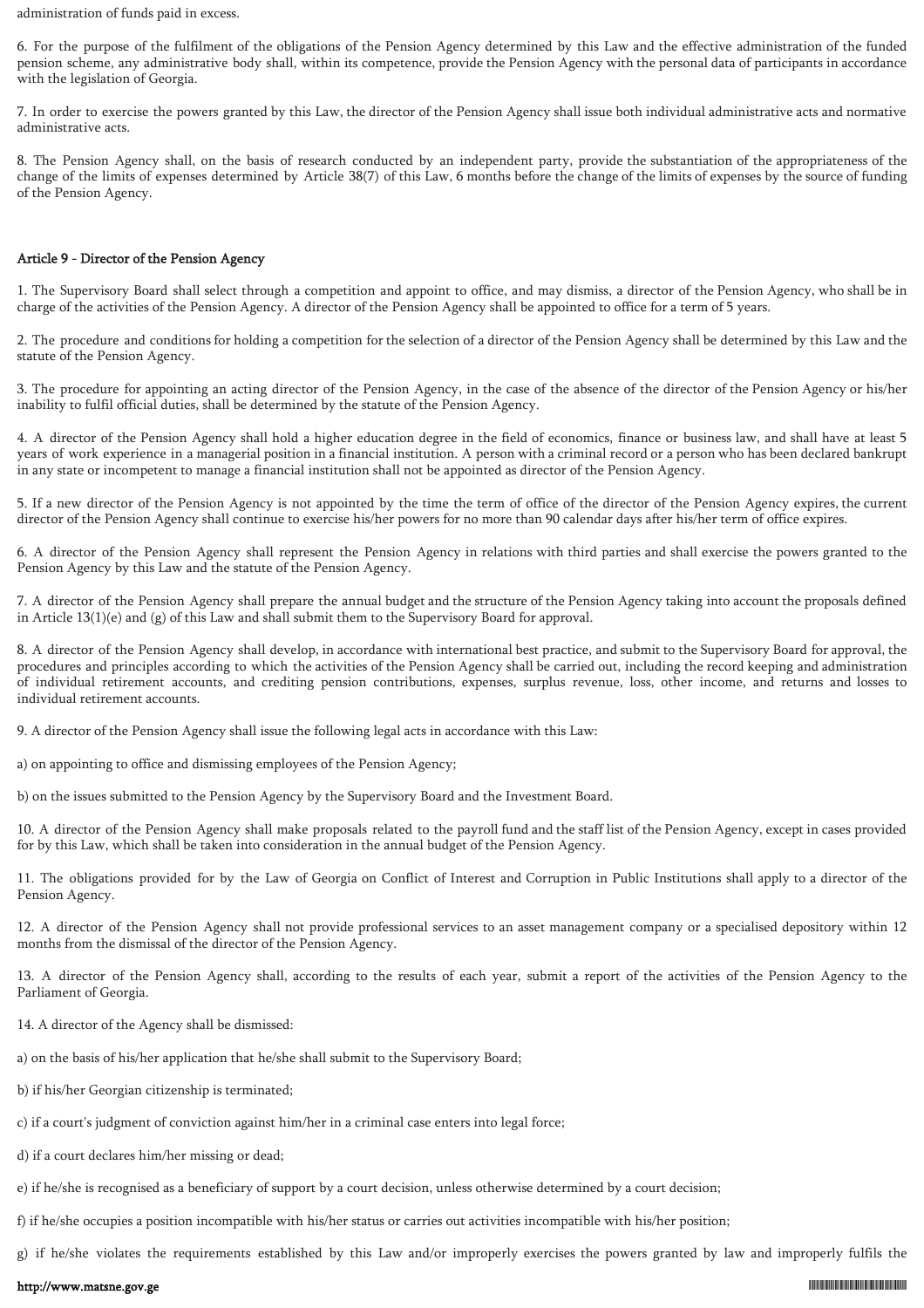obligations provided for by law;

h) if he/she dies.

# Article 10 - Supervisory Board

1. The Supervisory Board shall be composed of four members. The members of the Supervisory Board shall be:

- a) the Minister of Finance of Georgia;
- b) the Minister of Economy and Sustainable Development of Georgia;
- c) the Minister of Internally Displaced Persons from the Occupied Territories, Labour, Health and Social Affairs of Georgia;
- d) the Chairperson of the Investment Board.
- 2. The Supervisory Board shall elect a chairperson of the Supervisory Board from among its members for a term of 2 years.
- 3. The chairperson of the Investment Board shall not be a chairperson of the Supervisory Board.

4. When electing a chairperson of the Supervisory Board, voting for oneself by the members of the Supervisory Board shall be inadmissible.

5. The Supervisory Board shall adopt decisions by a majority vote of those present at a meeting of the Supervisory Board. In the case of equal votes, the vote of the chairperson of the Supervisory Board shall be decisive.

6. The Supervisory Board shall:

a) approve the annual budget of the Pension Agency, the number of the employees of the Pension Agency (except for the employees of the Investment Service of the Pension Agency) and the amounts of their remuneration;

- b) supervise the activities of the director of the Pension Agency and give him/her instructions;
- c) appoint upon nomination by the Investment Board and dismiss a senior investment officer;
- d) appoint and dismiss a director of the Pension Agency;
- e) define and supervise the internal audit mechanism of the Pension Agency;
- f) approve the procedure and conditions for defining the periodicity of programmed withdrawals;

g) approve the rules (procedures) for submitting a claim to the Pension Agency by the heir of a participant;

h) approve the legal acts of the director of the Pension Agency, except for legal acts within the scope of activities of the Investment Board, the senior investment officer, and the Investment Service of the Pension Agency;

i) ensure an independent audit of the Pension Agency;

j) carry out other activities determined by this Law.

7. The Supervisory Board may disagree with the amounts of remuneration of a senior investment officer and the employees of the Investment Service of the Pension Agency and the amount of expenses related to their activities only by giving a reasoned refusal.

8. Other rules and procedures related to the activities of the Supervisory Board shall be determined by the statute of the Pension Agency.

9. The members of the Supervisory Board shall not be remunerated for their activity in the Supervisory Board.

# Article 11 - Selection Commission

1. The Selection Commission shall select candidates for members of the Investment Board through transparent selection procedures and shall submit them to the Parliament of Georgia for approval.

2. The procedures for the selection of candidates for members of the Investment Board shall be determined and approved by the Selection Commission in accordance with this Law.

3. The Selection Commission shall be composed of seven members. The members of the Selection Commission shall be: the Minister of Finance of Georgia, the Minister of Economy and Sustainable Development of Georgia, the Minister of Internally Displaced Persons from the Occupied Territories, Labour, Health and Social Affairs of Georgia, three Members of the Parliament of Georgia, and one independent member.

4. An independent member of the Selection Commission shall be nominated by the National Bank. An independent member shall not be an employee of the National Bank or a member of the Board of the National Bank. An independent member shall have at least 10 years of professional experience in the financial sector, including at least 5 years of work experience in a managerial position in the field of finance, investment and/or risk management.

5. The three Members of the Parliament of Georgia shall be nominated as members of the Selection Commission by the Parliament of Georgia. The term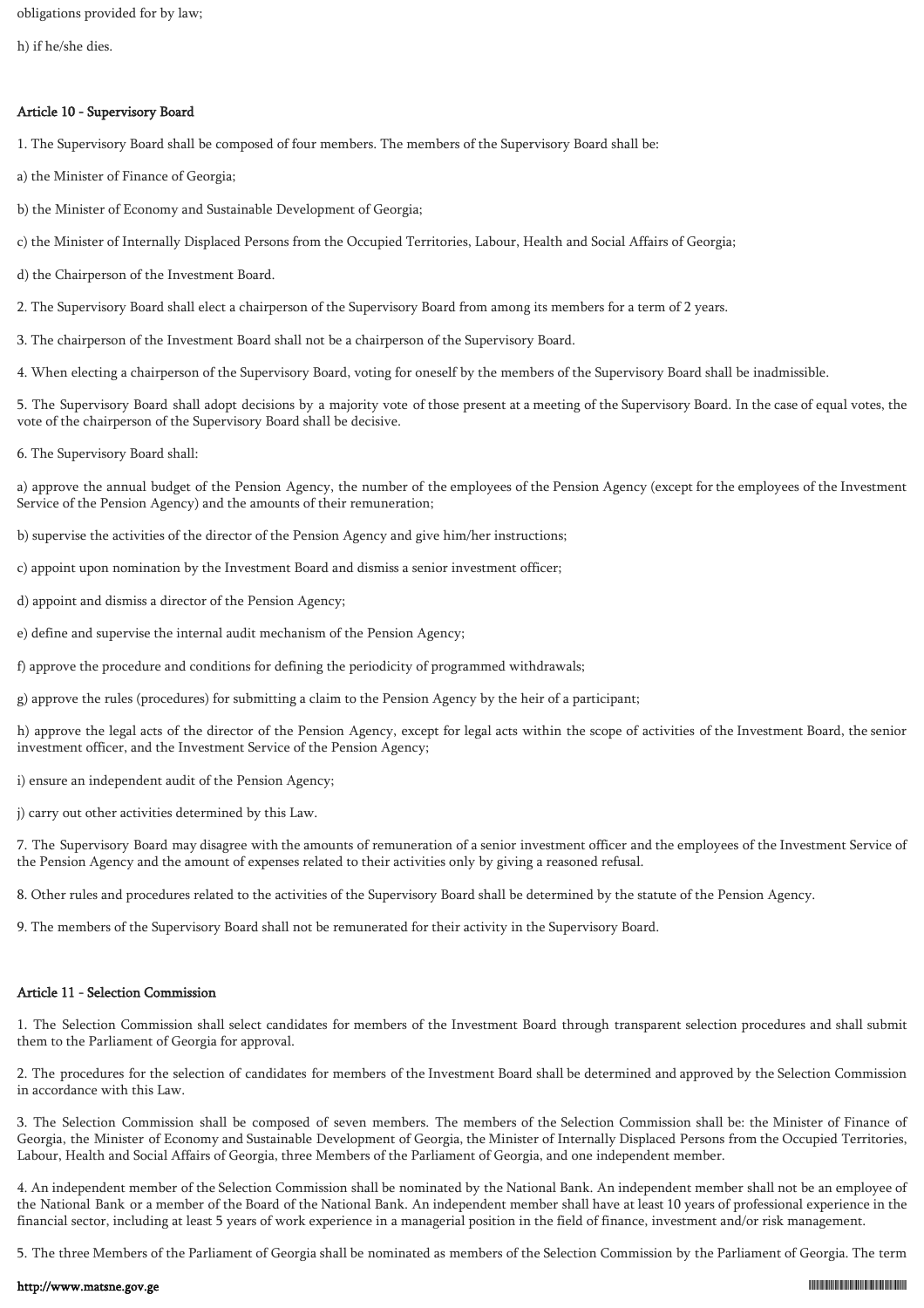of office of a member of the Selection Commission determined by this paragraph shall be terminated early upon the termination of his/her office as Member of the Parliament of Georgia.

6. The Selection Commission shall have a chairperson who shall be elected by the Selection Commission by a majority of the total number of its members. Members of the Selection Commission, except for an independent member, shall not be remunerated for their activity in the Selection Commission. The remuneration of the independent member of the Selection Commission shall be ensured by the National Bank. Other expenses related to the activities of the Selection Commission shall be financed from the annual budget of the Pension Agency.

# Article 12 - Composition of the Investment Board

1. For the purposes of defining a pension assets investment policy, an Investment Board shall be established within the Pension Agency, which shall be composed of five members.

2. The members of the Investment Board shall be elected by the Parliament of Georgia for a term of 5 years by a majority of the total number of its members. If a new member of the Investment Board is not elected by the time the term of office of the member of the Investment Board expires, the member of the Investment Board shall continue to exercise his/her powers until a new member of the Investment Board has been elected.

3. The Investment Board shall elect a chairperson of the Investment Board, for a term of its authority, from among the members of the Investment Board, by a majority of the total number of its members.

4. When electing a chairperson of the Investment Board, voting for oneself by the members of the Investment Board shall be inadmissible.

5. A bona fide person, who has at least 10 years of professional experience in the financial sector, in the field of finance, investment, economics, risk management or actuarial services, may be elected as a member of the Investment Board.

6. For each vacant position of member of the Investment Board, the Selection Commission shall announce a competition at both local and international levels, including by publishing an announcement in at least one international financial publication. For each vacant position of member of the Investment Board, the Selection Commission shall consider at least two candidates, based on the list of selection criteria, which is prepared by the Investment Board. The candidates for the membership of the Investment Board shall be selected by the Selection Commission taking into account their professional skills and experience, by a majority of the total numbers of its members.

7. A member of the Investment Board shall not at the same time be an heir of any degree determined by the legislation of Georgia of a member of the Selection Commission, the director of the Pension Agency or a member of the Government of Georgia, or a person affiliated with a member of the Selection Commission, the director of the Pension Agency, a member of the Government of Georgia, or the head of or a person hired by an asset management company (companies), a specialised depository or any entity providing other services to the Pension Agency, or a beneficial owner holding equity in an asset management company (companies), a specialised depository or any entity providing other services to the Pension Agency, or a person affiliated with an asset management company (companies), a specialised depository or any entity providing other services to the Pension Agency.

8. A person with a criminal record or a person who has been declared bankrupt in any state or incompetent to manage a financial institution shall not be a member of the Investment Board.

9. A member of the Investment Board shall be dismissed in accordance with the procedure established by the Rules of Procedure of the Parliament of Georgia if:

a) a court's judgment of conviction against him/her enters into legal force;

b) a court has declared him/her missing or dead;

c) he/she is recognised as a beneficiary of support by a court decision in accordance with the legislation of Georgia or other state, unless otherwise determined by a court decision;

d) he/she has resigned or passed away;

e) he/she violated the requirements established by this Law and/or improperly exercised the powers granted by law and improperly fulfilled the obligations provided for by law;

f) he/she did not participate in the meetings of the Investment Board on three consecutive occasions, without good reason as provided for by the statute of the Pension Agency.

10. A member of the Investment Board shall be restricted from receiving any gift, credit or payment from an asset management company (companies), a specialised depository or a person affiliated with them, or other entity providing services to the Pension Agency.

11. Membership of the Investment Board is a remunerative activity and shall be financed from the budget of the Pension Agency.

12. A member of the Investment Board shall not provide professional services to an asset management company or a specialised depository within 12 months from the end of the term of his/her membership of the Investment Board.

#### Article 13 - Rights and duties of the Investment Board

1. The Investment Board shall:

a) draw up an investment policy document in accordance with this Law and shall submit it to the director of the Pension Agency for approval without the right to amend it;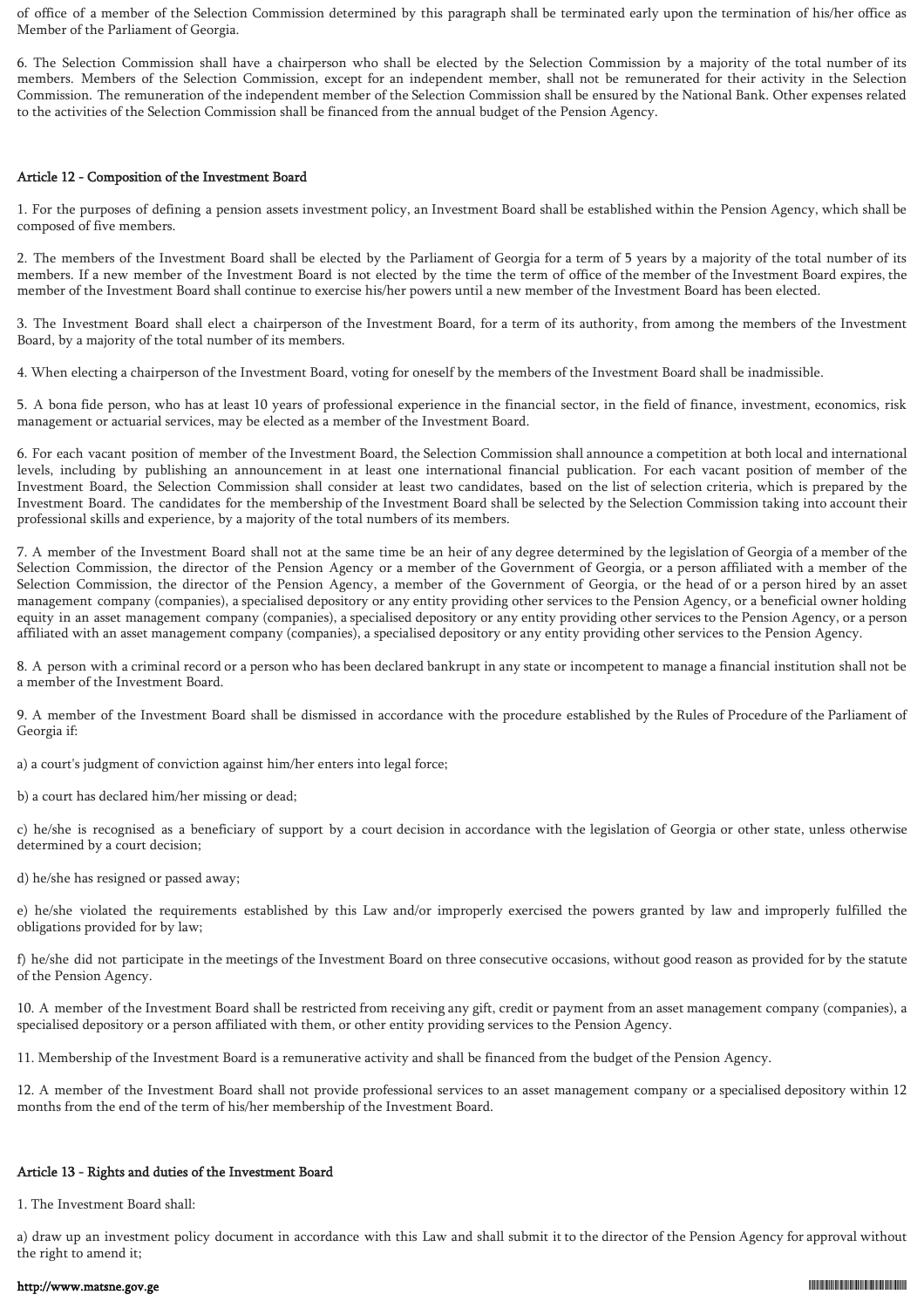b) if necessary, periodically revise an investment policy document, and update the investment policy document, including the asset placement strategy, in accordance with this Law;

c) carry out the monitoring and assessment of all activities related to the investment of pension assets, at least once a quarter;

d) carry out the assessment of the compliance of investment activities with the investment policy document, and, in the case of the detection of noncompliance, require the senior investment officer to submit for approval, within a reasonable time, a plan of measures to be taken in order to ensure the compliance of the investment portfolio;

e) for the purpose of preparing the annual budget of the Pension Agency, draw up proposals related to the annual expenses of investment activities, including the number of employees and salary expenses of the Investment Service of the Pension Agency, and other charges envisaged by contractual relationships with entities providing services, and submit them to the director of the Pension Agency;

f) select a specialised depository (depositories) and an asset management company (companies);

g) define and, for the purpose of preparing the annual budget of the Pension Agency, submit to the director of the Pension Agency proposals concerning the amount of the remuneration of a senior investment officer.

2. If the Supervisory Board does not consider or partially considers a draft annual budget of the Pension Agency prepared on the basis of the proposals defined in paragraph 1(e) and (g) of this article, it shall be obliged to submit a substantiated position thereon to the Investment Board.

3. The Investment Board shall be obliged to ensure the increasing of the involvement of asset management companies and open-end fund instruments, within their competence, in the process of investment of pension assets.

4. The Investment Board shall establish the procedure and criteria for selecting asset management companies, and the criteria and the rules (procedures) for establishing the amount of pension assets to be transferred for management to asset management companies and the time limits for the transfer.

5. Taking into account trends in financial markets, the Investment Board shall publicly declare a plan related to the equity ratio of funds placed through asset management companies and open-end fund instruments in the total annual investment, which shall cover a period of the following three years.

6. The Investment Board shall, with due consideration of this Law, develop and submit to the National Bank for approval the rules (procedures) related to the activities of the Investment Board.

#### Article 14 - Investment Service of the Pension Agency and senior investment officer of the Investment Service of the Pension Agency

1. For the purpose of investing pension assets, the Investment Service shall be established within the Pension Agency, which shall be headed by the senior investment officer.

2. Employees of the Investment Service of the Pension Agency shall be appointed upon nomination by the senior investment officer and may be dismissed by the director of the Pension Agency.

3. The senior investment officer shall elaborate the structure of the Investment Service of the Pension Agency in agreement with the Investment Board, and shall submit it to the director of the Pension Agency for approval.

4. A senior investment officer shall exercise the powers provided for by this Law through the Investment Service.

5. The Pension Agency shall provide a senior investment officer and the Investment Service with resources necessary for exercising the powers and performing the duties determined by this Law and the statute of the Pension Agency, including human and material and technical resources, which shall be envisaged in the budget of the Pension Agency in accordance with this Law.

6. For a transparent and competitive selection competition, the Investment Board, taking into account the requirements established by itself, shall select and submit to the Supervisory Board for appointment a candidate for senior investment officer. The decision in favour of the candidate for senior investment officer shall be made by a majority of the total number of the members of the Supervisory Board. The rights and duties of a senior investment officer shall be determined by this Law and the statute of the Pension Agency.

7. A bona fide person, who has at least 10 years of professional experience in the financial sector, including at least 3 years of work experience in a managerial position in the field of finance, investment and/or risk management, may be appointed to a position of senior investment officer.

8. A senior investment officer shall participate in the development of a pension assets investment policy in accordance with this Law.

9. A senior investment officer shall be responsible for the investment of pension assets in accordance with an investment policy document.

10. Other rights and duties of a senior investment officer shall be determined the statute of the Pension Agency.

11. The obligations provided for by the Law of Georgia on the Conflict of Interest and Corruption in Public Institutions shall apply to a senior investment officer. A senior investment officer shall also be restricted from receiving any gift, credit or payment from an asset management company, a specialised depository or a person affiliated with them, or other entity providing services to the Pension Agency. A senior investment officer shall be obliged to annually submit an official's asset declaration to the Legal Entity under Public Law called the Civil Service Bureau.

12. A senior investment officer shall not provide professional services to an asset management company or a specialised depository within 12 months from his/her dismissal.

13. The Supervisory Board may dismiss a senior investment officer on the basis of an application from the Investment Board.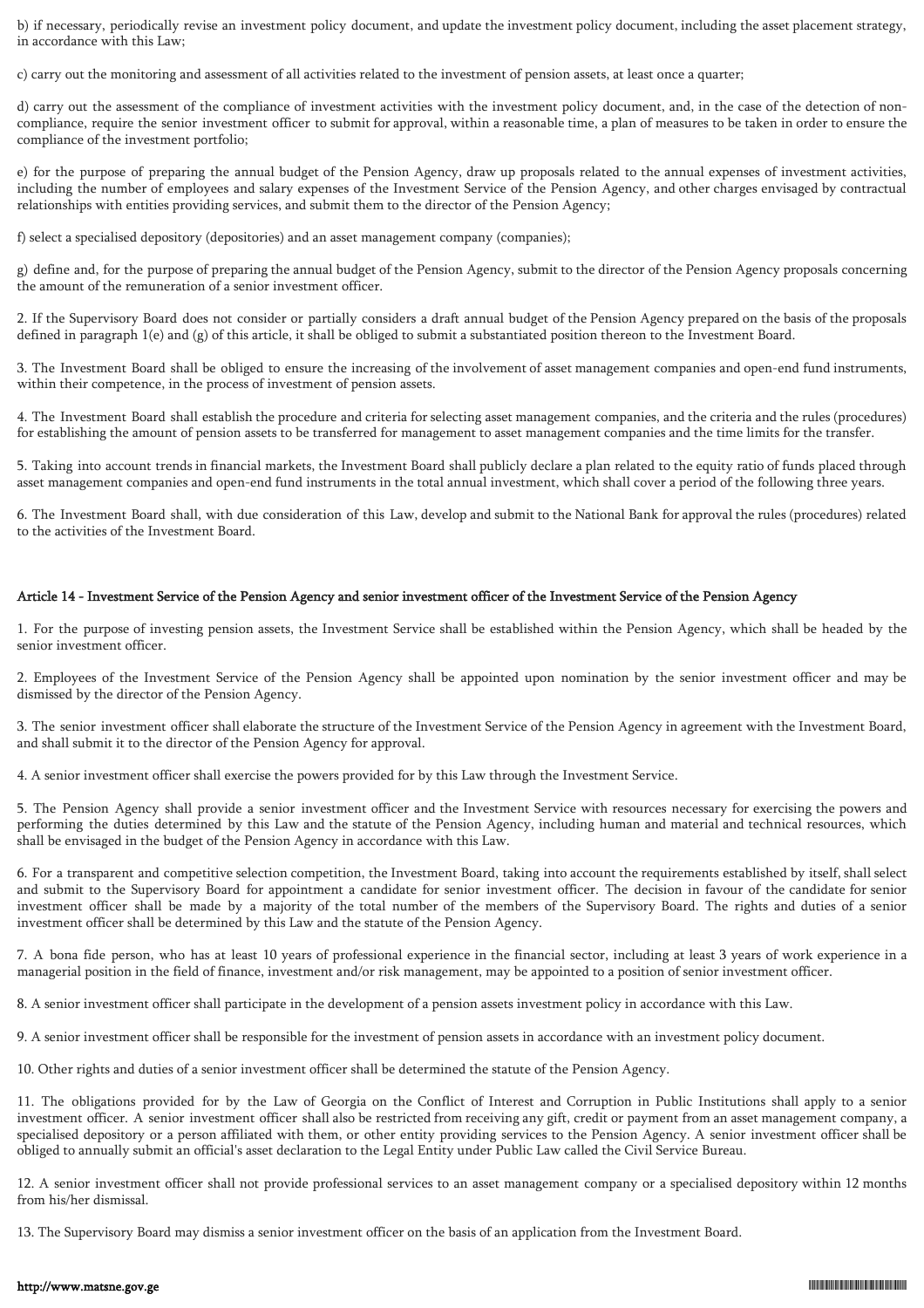### Article 15 - Fiduciary

1. Members of the Investment Board and a senior investment officer shall be fiduciaries for the purposes of this Law.

2. A fiduciary duty shall not apply to the members of the Supervisory Board, except for the chairperson of the Supervisory Board.

3. The employees of the Pension Agency that are directly connected to investment activities related to pension assets shall be considered as fiduciaries.

### Article 16 - Meetings of the Supervisory Board and procedure for holding them

1. A meeting of the Supervisory Board shall be held as appropriate, but no less than once a quarter. A meeting of the Supervisory Board may be held by using electronic communication means.

2. Meetings of the Supervisory Board shall be conducted by the chairperson of the Supervisory Board, and in his/her absence, by the acting chairperson of the Supervisory Board or another member of the Supervisory Board.

3. Each member of the Supervisory Board shall have one vote and shall not transfer his/her own voting right to another person. The Supervisory Board shall be authorised to adopt decisions if no less than three members of the Supervisory Board are present at the meeting of the Supervisory Board. In the case of equal votes, the vote of the chairperson of the Supervisory Board shall be decisive.

4. The Supervisory Board shall be authorised to invite an employee of the Pension Agency to a meeting of the Supervisory Board.

### Article 17 - Meetings of the Investment Board and procedure for holding them

1. Meetings of the Investment Board shall be held as appropriate, but no less than once a quarter. Meetings of the Investment Board may be held by using electronic communication means.

2. Meetings of the Investment Board shall be conducted by the Chairperson of the Investment Board, and in his/her absence, by the acting chairperson of the Investment Board or another member of the Investment Board.

3. Each member of the Investment Board shall have one vote and shall not transfer his/her own voting right to another person. The Investment Board shall be duly authorised to adopt decisions if no less than three members are present at a meeting of the Investment Board. In the case of equal votes, the vote of the chairperson of the Investment Board shall be decisive.

4. The director of the Pension Agency and the senior investment officer shall be authorised to attend the meetings of the Investment Board without a right to vote.

5. The Investment Board shall be authorised to invite an employee of the Pension Agency to a meeting of the Investment Board.

# Article 18 - Sources of funding of the Pension Agency; annual budget of the Pension Agency

1. The activities of the Pension Agency shall be financed from the pension assets of participants, as an annual service fee for pension assets, which is expressed as a percentage of pension assets. The Pension Agency shall be authorised to determine the periodicity of withdrawal of the fee.

2. A draft annual budget of the Pension Agency shall contain separate headings for:

a) the budget of investment activities, including the budget of the Investment Service of the Pension Agency, and service commission fees to be paid to an asset management company (companies) and a specialised depository (depositories) and the expenses of the Investment Board;

b) the management and administration expenses of the Pension Agency;

c) the distribution of general expenses.

3. The percentage of the annual service fee shall be specified in the annual budget of the Pension Agency both in total and separately for investment activities and for managerial and administrative activities.

4. The director of the Pension Agency shall, no later than 1 November of each budget year, submit to the Supervisory Board for approval a draft budget of the Pension Agency for the following year.

# Article 19 - Reporting and accountability by the Pension Agency

1. The Pension Agency shall be obliged to publish an annual report of activities carried out by the Pension Agency on the official website of the Pension Agency no later than 5 months from the end of the calendar year. The report shall include the following information:

a) an annual financial report in line with international standards, which has been audited by one of the four largest audit companies of the world and selected by the Parliament of Georgia. The selected audit company shall be able to continuously audit the annual financial reports only three times;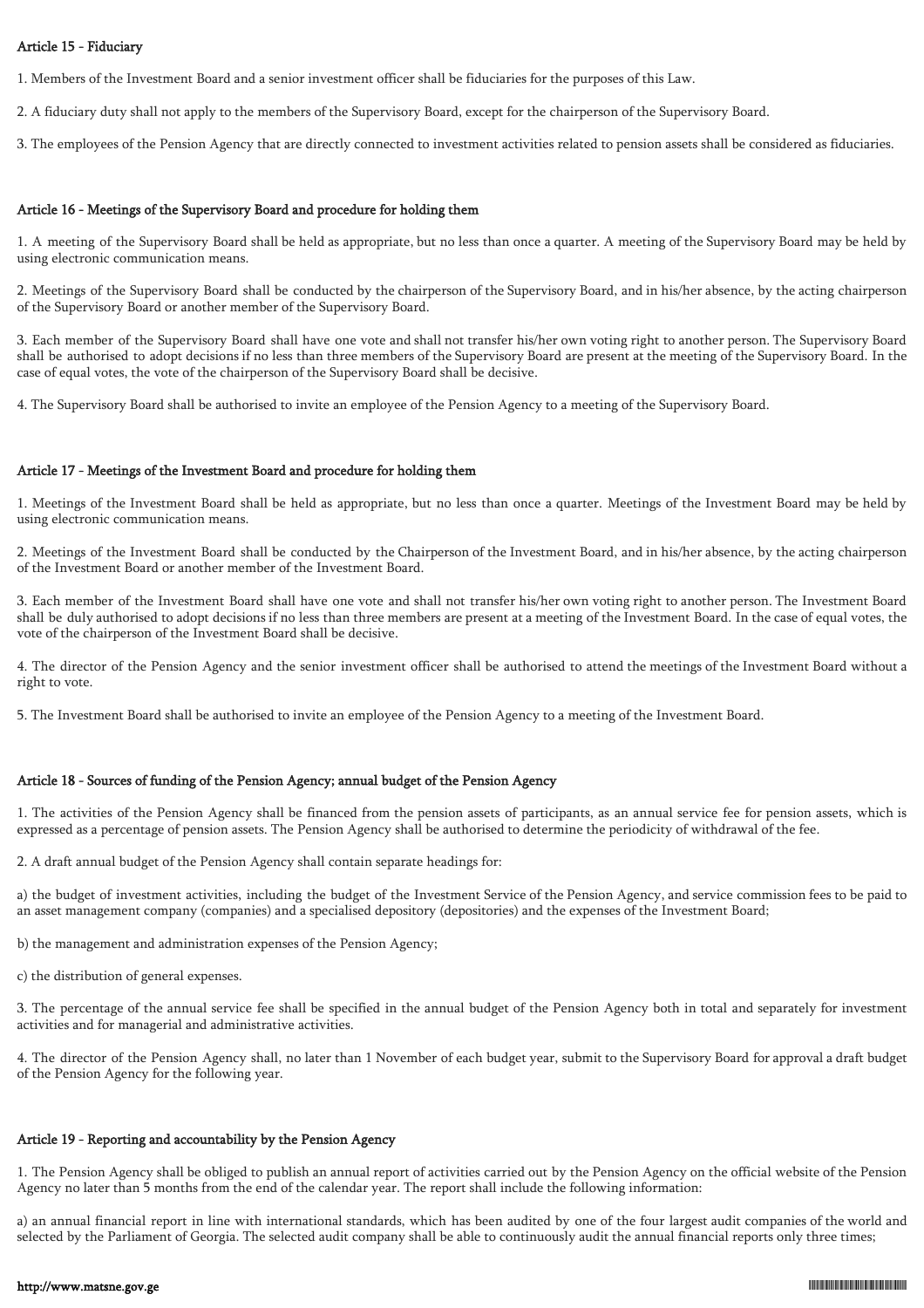b) information on the overall absolute profitability in the context of each investment portfolio defined in Article 27(4) of this Law, including on the profitability, by classes of assets, against a respective targeted indicator;

c) information on the value and the proportion of pension assets invested in accordance with investment portfolios defined in Article 27(4) of this Law, and targeted and factual distribution of the classes of assets;

d) information on the results of the activities of each asset management company, their targeted indicators and the rate of deviations from them separately, for financial instruments denominated in national and in foreign currency;

e) report on all other charges, including on the commission fees for specialised depositories and the fees for other services and financial transactions;

f) other information provided for by the legislation of Georgia and/or required by the National Bank.

2. The Pension Agency shall be obliged to submit to the Parliament of Georgia an overview of activities carried out within 6 months by the Pension Agency, no later than 3 months from the end of the first 6 months of the calendar year.

3. The Pension Agency shall be obliged to submit to the Parliament of Georgia an annual report of activities carried out by the Pension Agency, no later than 5 months from the end of the calendar year.

4. The calculation and making public of the total value of pension assets at smaller intervals may be determined by the statute of the Pension Agency.

5. The Pension Agency shall be authorised to publish other information (including unaudited financial reports) at intervals determined by the Pension Agency.

# Article 20 - Audit

1. The Internal Audit Service shall be established within the Pension Agency, which shall be accountable only to the Supervisory Board. The head of the Internal Audit Service shall be appointed upon nomination by the Supervisory Board and may be dismissed by the director of the Pension Agency.

2. All records and documents shall be made available to the Internal Audit Service, including information on the activities of the employees of the Pension Agency and members of the Investment Board.

3. The structure, powers and procedures for the activity of the Internal Audit Service shall be determined by the statute of the Pension Agency.

4. The Supervisory Board shall annually ensure the conduct of an independent audit of the Pension Agency in accordance with the legislation of Georgia.

# Chapter IV - Participation in the Funded Pension Scheme

# Article 21 - Participation in the funded pension scheme

1. Employees shall become participants after the entry into force of this article upon receiving their first salary, except for employees who have attained the age of 60 (in the case of female employees, the age of 55) by the entry into force of this Law.

2. Employees shall have the right to refuse to participate in the funded pension scheme in accordance with this Law.

3. Employees who have attained the age of 60 (in the case of female employees, the age of 55) by the entry into force of this Law, and self-employed persons, may become participants voluntarily, in accordance with this Law.

4. Employees who have attained the age of 60 (in the case of female employees, the age of 55) by the entry into force of this Law, and self-employed persons, shall become participants after the entry into force of this article, upon making their first contribution.

# Article 22 - Refusal to participate in the funded pension scheme

1. Employees, who have attained the age of 40 by the entry into force of this Law and do not wish to be participants, shall be authorised to apply to the Pension Agency in writing and leave the funded pension scheme in accordance with the procedure determined by the Pension Agency, within 5 months after automatically joining the funded pension scheme under a mandatory procedure, but no earlier than 3 months after joining the scheme. Otherwise, the employee shall continue to be a participant.

2. Employers shall be prohibited from persuading or dissuading employees, or otherwise influencing them in relation to the refusal to participate in the funded pension scheme.

3. If an employee refuses to participate in the funded pension scheme in accordance with paragraph 1 of this article:

a) the contributions made by an employer on behalf of an employee and in favour of an employee to his/her individual retirement account and the investment income associated with these contributions, excluding respective charges, shall be taxed in accordance with the legislation of Georgia, and shall be returned to the employee under the procedure determined by the Pension Agency;

b) the contributions made by an employer in favour of an employee to the individual retirement account and the investment income associated with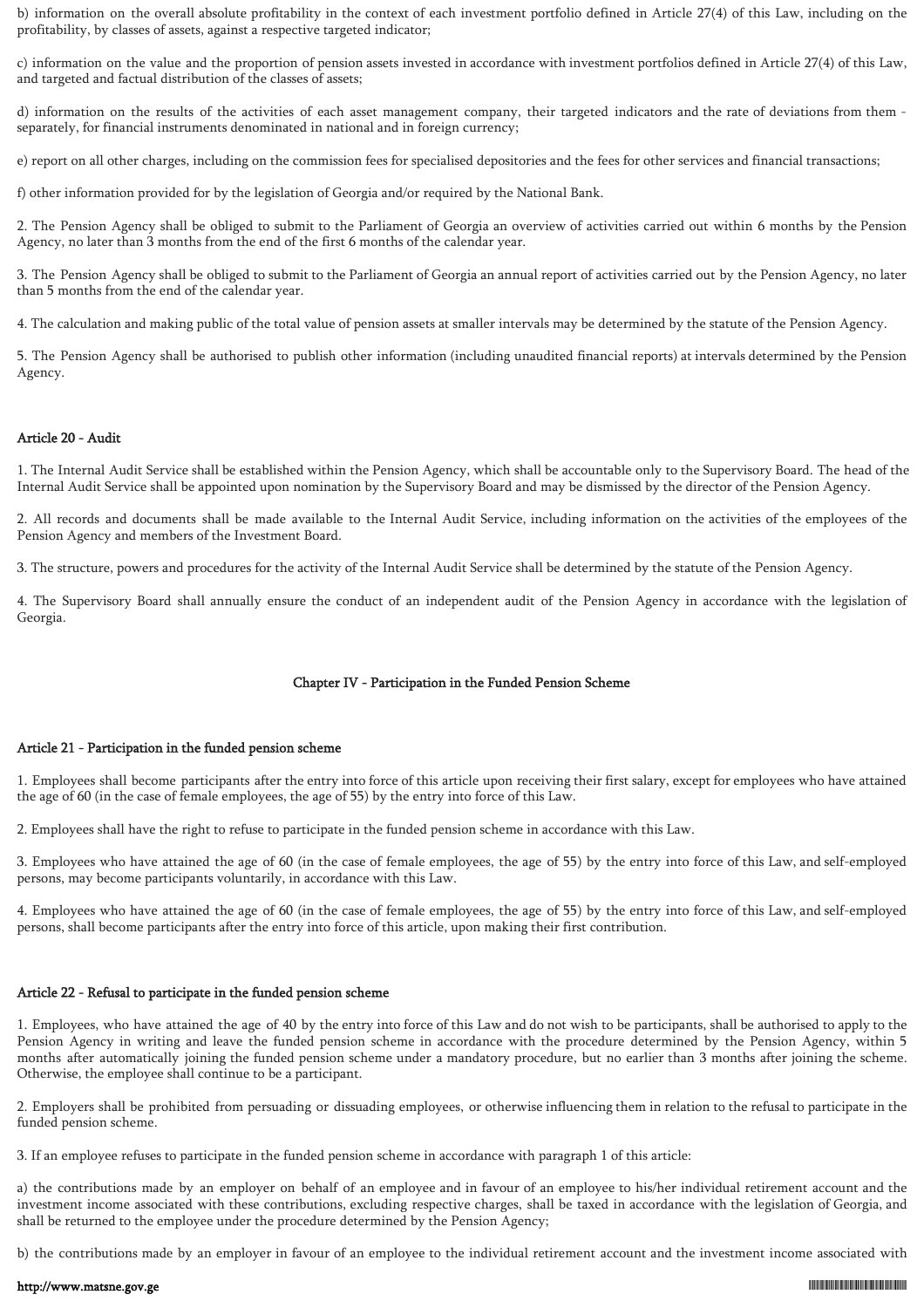these contributions, excluding respective charges, shall be returned to the employer or his/her successor under the procedure determined by the Pension Agency;

c) the contributions made by the State in favour of an employee to the individual retirement account and the investment income associated with these contributions, excluding respective charges, shall be transferred to the State Treasury Single Account under the procedure determined by the Pension Agency.

4. An employee who refuses to participate in the funded pension scheme in the case provided for by paragraph 1 of this article may rejoin the funded pension scheme at any time under the procedure determined by the Pension Agency. Upon rejoining, the pension contributions of the employee, employer and the State shall begin upon the payment of the first salary to the employee after his/her rejoining, and the participant in question shall be considered as having joined the funded pension plan under a mandatory procedure and his/her rights related to the pension assets on his/her individual retirement account in the Pension Agency shall be determined by this Law.

5. The payment of the first salary to an employee who has joined in accordance with paragraph 4 of this article shall result in the creation of a primary information record on the participant in the electronic pension contribution administration system, which will confirm the joining by the employee of the funded pension scheme and create grounds for opening an individual retirement account.

#### Article 23 - Continuity of participation in the funded pension scheme

1. An employed participant, the receipt of whose salary is temporarily suspended, shall temporarily suspend making pension contributions to the funded pension scheme. The participant shall resume making pension contributions upon the resumption of the receipt of salary. If the participant stops making pension contributions due to termination of labour relations, or maternity leave or newborn adoption leave, or temporary or long-term incapacity for work, the pension assets shall remain in his/her individual retirement account in accordance with this Law.

2. A self-employed participant who suspends making pension contributions may resume making pension contributions at any time.

3. A participant who decides to leave Georgia permanently may request to receive the value corresponding to the pension assets available in his/her individual retirement account, by means of a lump-sum payment or a programmed withdrawal. This request shall be satisfied if the participant presents a duly attested document confirming the lawful right to permanently reside in another state.

4. In the case provided for by paragraph 3 of this article, the value of the pension assets proportionate to the contributions made by the State in favour of the participant shall be deducted from the amount to be received by the participant from his/her individual retirement account, and the remaining amount to be received shall be taxed in accordance with the legislation of Georgia.

#### Chapter V - Pension Assets and Investing Pension Assets

#### Article 24 - Right of a participant to pension assets

1. The pension assets that are reflected in the individual retirement account of a participant shall be the property of the participant. The right to dispose of the said property shall arise only upon reaching retirement age or in other cases provided for by this Law.

2. The property rights of a participant to pension assets shall not be pledged or encumbered, transferred to a third person or otherwise alienated in order to meet or fulfil a claim against the participant. The pension assets available in the individual retirement account of a participant shall not be subject to enforcement, shall not be included in the bankruptcy assets of a participant or the Pension Agency and shall not be subject to any type of settlement procedure.

#### Article 25 - Individual retirement accounts in the Pension Agency

1. Pension contributions shall be reflected in the individual retirement account of participants.

2. The Pension Agency shall create an individual retirement account for a participant upon his/her joining the funded pension scheme and shall ensure the availability of information for him/her on the individual retirement account through remote electronic access. Issues related to the creation of an individual retirement account, the methodology of calculating the value of an individual retirement account and other issues related to individual retirement accounts shall be determined by the Pension Agency.

3. The value of an individual retirement account shall be calculated and the information thereon shall become accessible to the participant at least once a quarter.

4. The Pension Agency shall develop a methodology for calculating the value of pension assets and shall submit it to the National Bank for approval.

5. If the Pension Agency finds that an employer, an employee or a self-employed person contributed an excess amount, the administration of the excess amount shall be carried out under the procedure determined by the Pension Agency.

# Article 26 - Specialised depository

1. The Investment Board shall be obliged to select one or several specialised depositories, on which it shall impose an obligation to store the pension assets, and shall conclude a depository service agreement with the specialised depository (depositories) thereon. A specialised depository and persons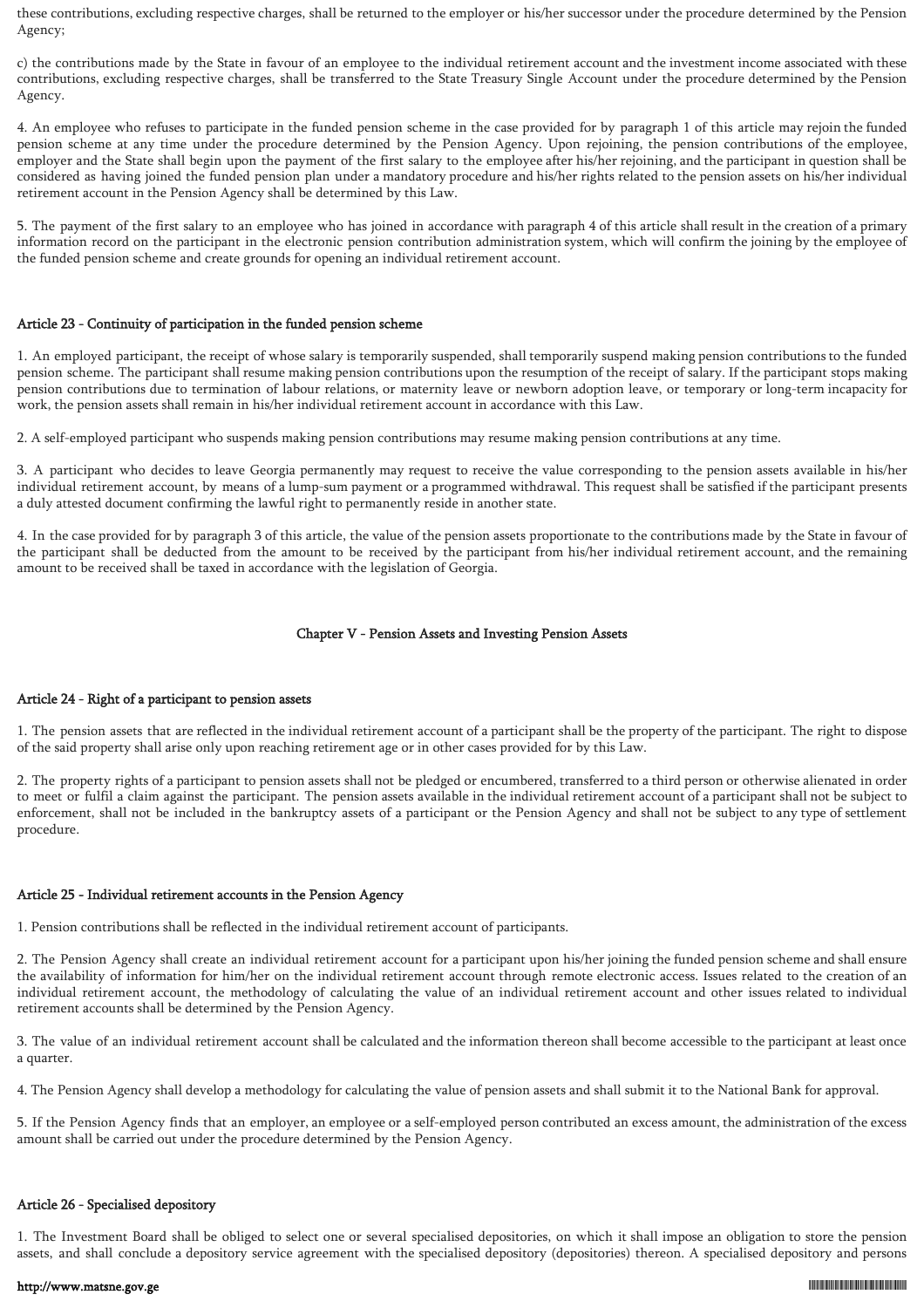employed by a specialised depository, which have discretionary powers in relation to pension assets, shall be fiduciaries for the purposes of this Law.

2. The Investment Board shall select a specialised depository through a competition. The conditions and procedures for conducting a competition, including the requirements for the preliminary selection of a specialised depository, shall be determined and approved by the Investment Board. The legislation of Georgia on public procurement shall not apply to the said selection process.

3. A specialised depository may provide services to more than one entity, but it shall register and store the pension assets of the Pension Agency and operations and records related thereto separately from its own assets and records and/or the assets and records of other entities.

4. A specialised depository registered in Georgia, which provides services to the Pension Agency, shall be licensed and meet the requirements established by the National Bank. An entity providing depository services that is registered outside Georgia shall be licensed by a relevant regulator of another state or recognised by the National Bank. Such a specialised depository shall be active, insolvency proceedings shall not be pending against it, and it shall meet the requirements of the legislation of a respective state.

5. A specialised depository shall not, at the same time:

a) act as an asset management company;

b) be an person affiliated with an asset management company or a member of the Supervisory Board or of the Investment Board;

c) borrow funds from or lend funds to an asset management company or a person affiliated therewith.

6. A specialised depository shall perform the following functions:

a) receive and store securities that constitute the pension assets;

b) receive and store copies of transaction documents on the transfers and the payment of financial resources that constitute the pension assets;

c) make entries in the relevant accounts of the register of pension assets stored with the specialised depository;

d) provide the Pension Agency with all necessary information to assist the Pension Agency in fulfilling the obligations determined by this Law;

e) ensure the compliance of the documents on the acquisition and administration of the pension assets with the legislation of Georgia and other requirements established by the Pension Agency.

7. A specialised depository agreement concluded between the Pension Agency and the specialised depository shall include at least the following issues:

a) the obligations of the specialised depository;

b) the terms and form of the fulfilment of obligations by the specialised depository;

c) the amount of remuneration of the specialised depository and the procedure for calculating the remuneration;

d) other requirements established by the legislation of Georgia.

8. Where the license of a specialised depository is revoked, or in the event of a substantial violation or the improper fulfilment of a specialised depository agreement, or the initiation of insolvency proceedings against a specialised depository, the Pension Agency shall send a notification to the specialised depository on the termination of the specialised depository agreement and shall immediately notify the National Bank and the Investment Board thereof.

9. Each change of specialised depository shall be carried out in such a manner as to ensure the smooth delivery of specialised depository services to the Pension Agency.

10. In the case of the termination of a specialised depository agreement, the specialised depository shall transfer the pension assets stored with it and the documents related to the fulfilment of the obligations by the specialised depository to a new specialised depository within the time limits determined by the agreement or additionally agreed between the parties.

11. The pension assets stored with a specialised depository in accordance with this article shall not be the property of the specialised depository, they shall not be used for the purposes of fulfilling the obligations of the specialised depository, they shall not be part of the assets of the specialised depository to which bankruptcy procedures may apply, and they shall not be subject to any settlement procedures, except for the settlement that is associated with the process of investment of pension assets.

12. If the Investment Board establishes that the placement of pension assets in Georgia with one specialised depository is not justified, a second specialised depository may be selected for the placement of pension assets in Georgia. In this case, a specialised depository shall be selected and an agreement shall be concluded with the specialised depository in accordance with the procedure established by this article.

# Article 27 - Investing pension assets

1. Pension assets may be invested only in compliance with the requirements of this Law, in order to maximise real returns in an investment horizon (taking into account inflation), in the interests of participants and in accordance with good investment principles.

2. Good investment principles are:

a) the maximisation of real returns (taking into account inflation) over a long-term period, as a result of the investment of pension assets;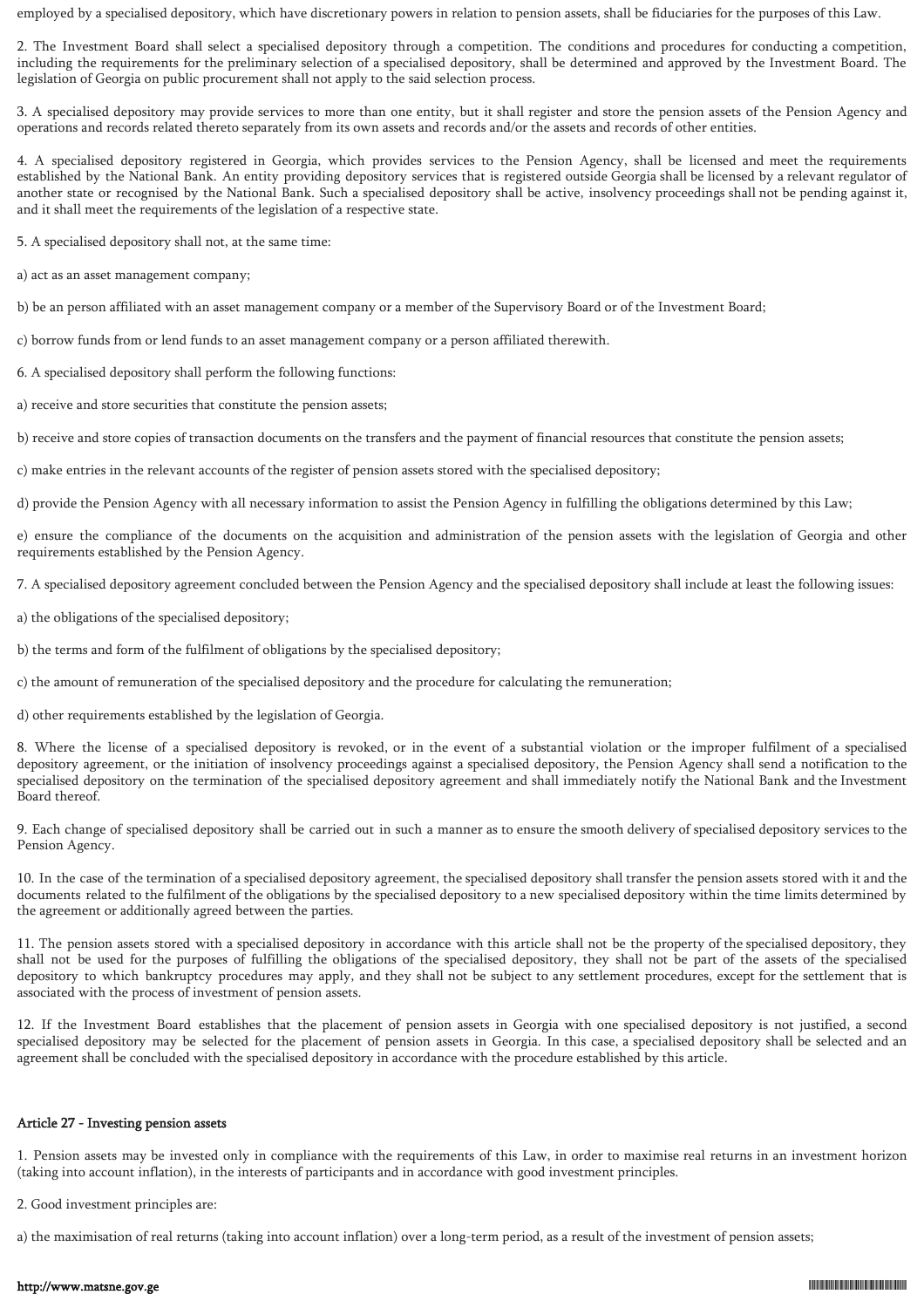b) the diversification of investments;

c) the security of pension assets in the conditions of a long-term investment;

d) maintaining adequate liquidity.

3. Pension assets shall be invested in an investment portfolio with three different types of risk and expected profitability. A participant shall have the right to solely decide which investment portfolio or combination of investment portfolios best suits his/her tolerance to risk. A participant shall, within 1 month after joining the funded pension scheme, state his/her decision, by means of remote electronic access and/or an application, as to which investment portfolio or combination of investment portfolios best suits him/her.

4. Until a participant exercises his/her right under paragraph 3 of this article, the pension assets shall be invested in accordance with the following principles:

a) the pension assets of a participant who is under the age of 40 at the time of joining the scheme - a high-risk investment portfolio;

b) the pension assets of a participant who is aged from 40 to 50 at the time of joining the scheme - an average-risk investment portfolio;

c) the pension assets of a participant who is aged 50 or over at the time of joining the scheme - a low-risk investment portfolio.

5. A participant may fully or partially change the investment portfolio and/or the asset management company chosen by him/her in accordance with this Law and at intervals determined by the Supervisory Board in agreement with the Investment Board. The period shall be at least 12 months. The changes may affect the funds available in an individual retirement account and/or future pension contributions.

6. With due consideration of the principles determined by this article, the Investment Board shall draw up an investment policy document, according to which pension assets shall be invested.

7. For the purposes of the investment of pension assets, an investment policy document shall clearly specify at least the following issues in the context of each type of investment portfolio:

a) investment objectives;

b) an asset placement strategy and the maximum permissible limits of deviation from the asset placement strategy for each class of assets and targeted investment indicators;

c) an overall risk profile and the matrix of tolerance to individual risks, with an indication of an investment horizon of its validity;

d) a procedure, in accordance with which investment decisions are made, including the selection, monitoring, and assessment of an asset management company, a specialised depository or an entity providing other services related to investment activities, as well as the termination of an agreement with them in accordance with this Law. Investments in each investment portfolio shall be planned in such a way as to expect, by the end of an investment horizon, a positive real return on the investment (taking into account inflation) with high confidence (with the probability of 95 % or over).

8. Each investment portfolio shall provide for a different investment horizon that shall be determined by the Investment Board in accordance with the requirements established by this Law. In addition:

a) the investment horizon of a low-risk investment portfolio shall be at least 5 years;

b) the investment horizon of an average-risk investment portfolio shall exceed the investment horizon of a low-risk investment portfolio;

c) the investment horizon of a high-risk investment portfolio shall exceed the investment horizon of an average-risk investment portfolio.

9. The returns on investment made by means of each investment portfolio and the efficiency of investment policy shall be assessed taking into account the riskiness of the investment portfolio compiled based on the length of investment horizon and the investments made.

10. The Investment Board shall determine the procedure and the periodicity for revising an investment policy document. An investment policy document shall be revised at least once a year.

11. The Investment Board shall be obliged to consider the necessity of amending an investment policy document for the purpose of responding to significant fluctuations in financial markets and the risks caused by them.

12. The types of investment portfolios referred to in paragraph 3 of this article and the allowable investment limits, in the context of broad classes of assets, shall be determined as follows:

- a) a low-risk investment portfolio:
- a.a) financial resources and deposits up to 75 %;
- a.b) debt securities up to 100 %;
- a.c) equity securities up to 20 %;
- b) an average-risk investment portfolio:
- b.a) financial resources and deposits up to 50 %;
- b.b) debt securities up to 75 %;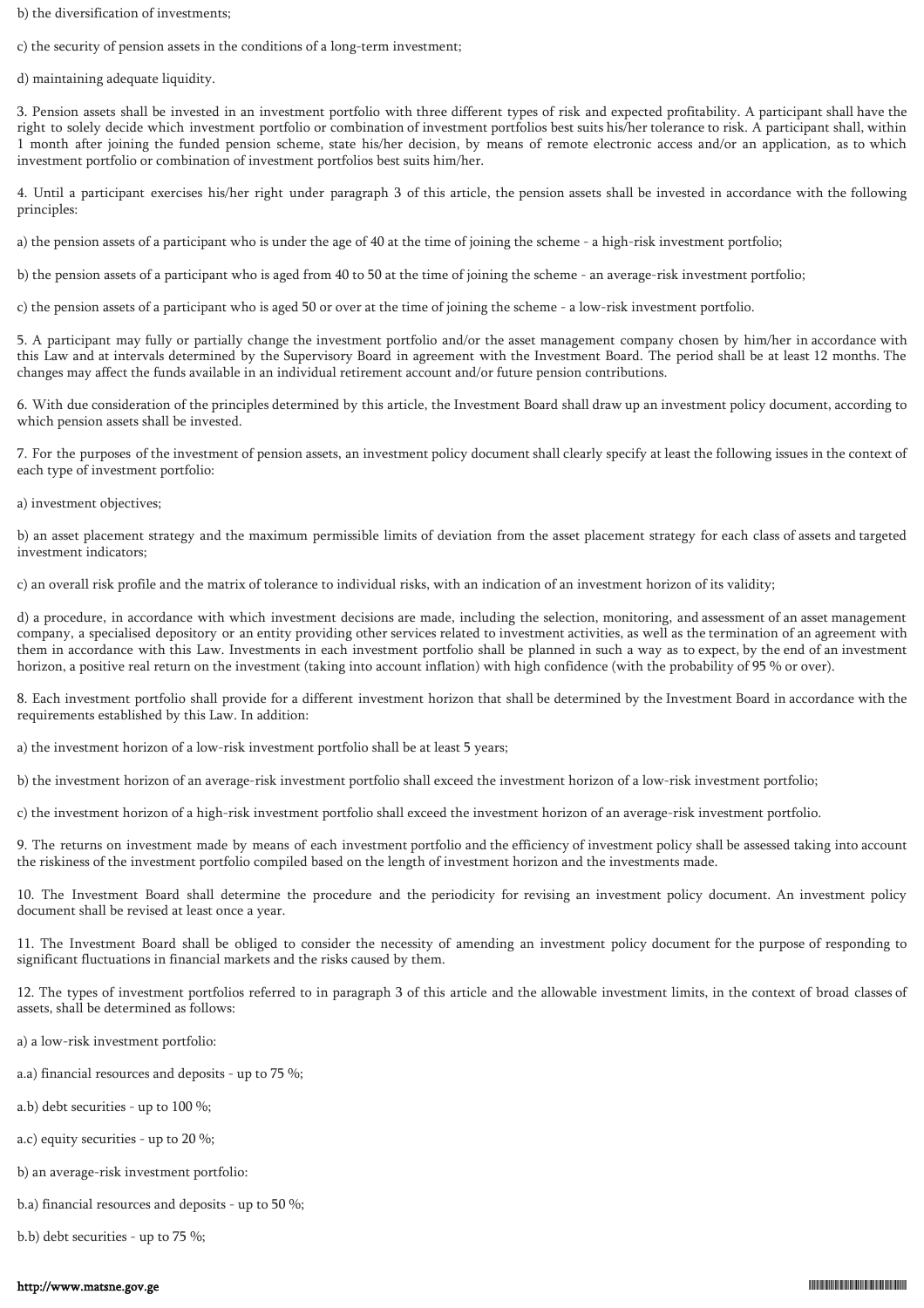- b.c) equity securities from 20 % to 40 %;
- b.d) other types of assets up to 10 %;
- c) a high-risk investment portfolio:
- c.a) financial resources and deposits up to 25 %;
- c.b) debt securities up to 50 %;
- c.c) equity securities from 40 % to 60 %;
- c.d) other types of assets up to 10 %.

13. The maximum limits of placement in financial investment instruments denominated in foreign currency, in the context of investment portfolios, shall be determined as follows;

a) a low-risk investment portfolio − 20 %;

b) an average-risk investment portfolio − 40 %;

c) a high-risk investment portfolio − 60 %.

14. The National Bank and the Investment Board shall be authorised to submit to the Supervisory Board recommendations regarding changes of investment limits and restrictions provided for by this Law, provided that these limits and restrictions hinder the optimal placement of pension assets in the best interests of participants.

15. The Investment Board shall, for each asset management company (if any), approve a detailed investment guideline for each type of investment portfolio, which shall include at least a targeted indicator of return (threshold), the limit of deviation of risks to the threshold with respect to the targeted indicator, permissible and prohibited investments, credit risks, an investment horizon, rating thresholds, in accordance with the investment policy document and this Law.

16. Pension assets may be invested in the following financial investment instruments denominated in foreign currency:

a) financial resources, including bank accounts in commercial banks licensed by the bank regulator of the State, against which insolvency proceedings are not pending and the licence of which is not suspended;

b) government securities;

c) debt securities issued by international financial institutions;

d) securities issued by the State, a self-governing unit or a state agency, provided that they are properly secured by a respective state;

e) corporate debt securities, which are registered by a relevant regulator and are placed through a public or private offer;

f) shares of enterprises or global depository receipts, which are registered by a relevant regulator of the capital market of the state and are placed through a public offer, and trade in which is carried out on a stock exchange, provided that they are continuously supervised by a relevant regulator;

g) open-end fund instruments;

h) other financial instruments and/or non-financial assets that may be allowed by the National Bank for investment.

17. Pension assets may be invested only in the following financial investment instruments denominated in national currency:

a) financial resources, including bank accounts in commercial banks licensed by the National Bank, against which insolvency proceedings are not pending and the licence of which is not revoked;

b) government securities, securities issued by a self-governing unit;

c) debt securities issued by international financial institutions;

d) corporate debt securities, which are registered by a relevant regulator in Georgia and are placed through a public or private offer;

e) shares of enterprises, which are placed through a public offer in the list of stock exchanges licensed in Georgia or other state and the continuous supervision of which is carried out by a relevant regulator;

f) open-end fund instruments registered and regulated in Georgia;

g) other financial instruments and/or non-financial instruments that may be allowed by the National Bank for investment.

18. The National Bank shall establish a minimum allowed rating for any type of investment instrument and/or issuer provided for by this article.

19. The National Bank shall be authorised to establish additional requirements for any type of investment instrument and/or issuer provided for by this article.

20. Pension assets shall not be invested: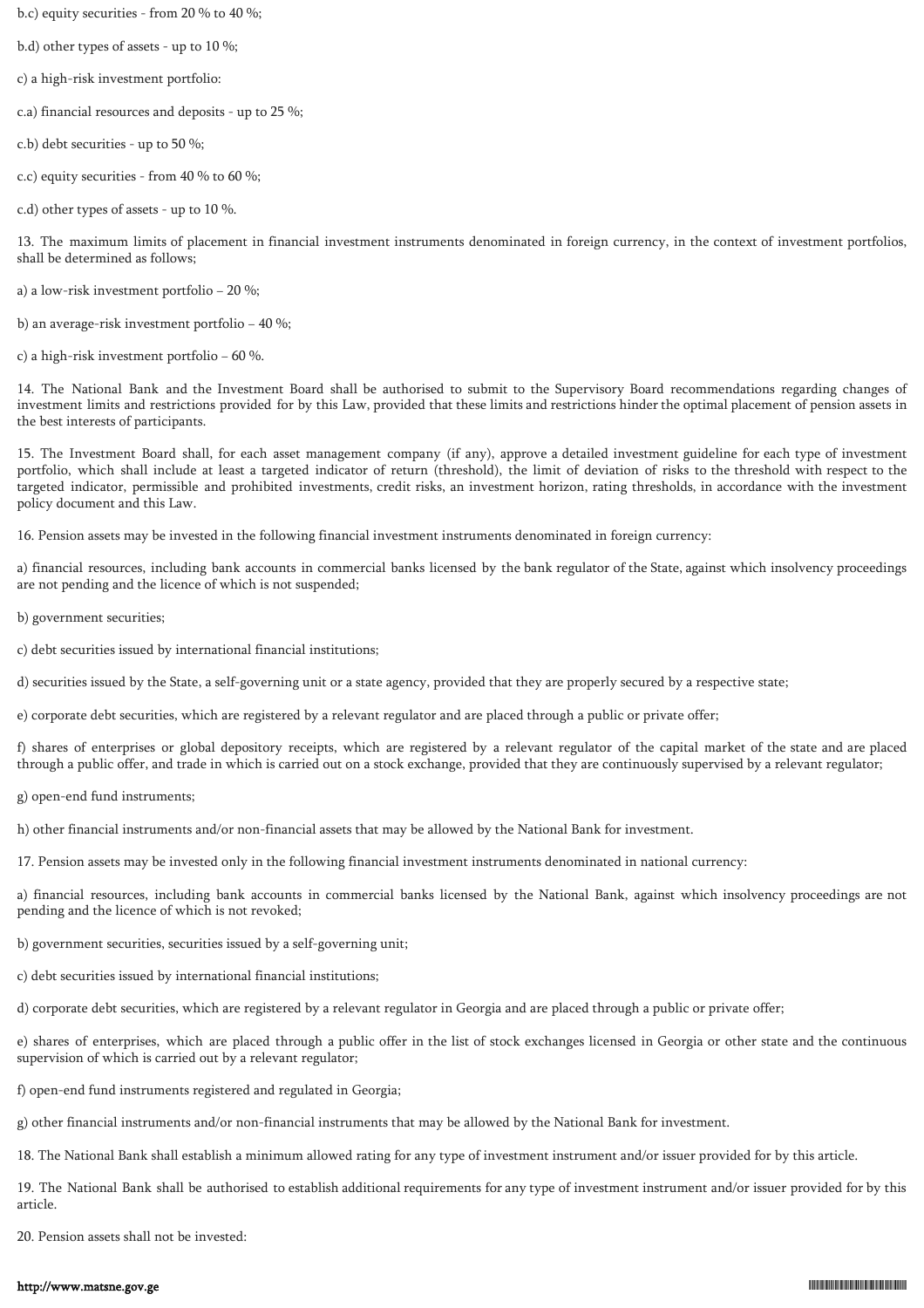a) in assets, the alienation of which is not permitted by law;

b) in options, other agreements related to futures and forward transactions and securities and financial assets, except for derivatives to be used for a hedging strategy, which serve the reduction of risks, and at the same time do not increase open positions;

c) in immovable property or tangible assets;

d) in any property of an asset management company, a specialised depository, a member of the Supervisory Board and a member of the Investment Board or a person affiliated with them;

e) in securities that are issued by:

e.a) an asset management company or a person affiliated with it;

e.b) a specialised depository providing services to the Pension Agency and/or to an asset management company, or a person affiliated with a specialised depository;

f) in other financial instruments and/or non-financial instruments determined by the National Bank.

21. Investing more than 5 % of pension assets in the securities issued by one issuer (except for the financial resources and bank deposits) shall be inadmissible.

22. Owning more than 10 % of the securities in circulation of one issuer shall be inadmissible.

23. The restrictions provided for by paragraphs 21 and 22 of this article shall not apply to the securities issued by international financial institutions that are recognised by the National Bank or the Government of Georgia and have no less than AA− (or equivalent) credit rating.

24. Pension assets shall not be alienated to:

a) a specialised depository that provides services to these pension assets;

b) an asset management company that provides services to these pension assets;

c) a member of the Supervisory Board or a member of the Investment Board;

d) any person that is affiliated with the asset management company, the specialised depository, or a member of the Supervisory Board or a member of the Investment Board.

25. An asset management company shall not issue a loan or a guarantee in favour of the person referred to in paragraph 24(d) of this article.

26. An asset management company shall exercise its voting right with respect to all equity securities that are under its management, on behalf of participants, only in the interests of participants and their heirs.

#### Article 28 - Asset management company

1. The Investment Board shall be authorised to make a decision on the transfer of pension assets for management to an asset management company, in compliance with the established criteria and procedures. In such case, the Pension Agency shall conclude a respective agreement with an asset management company.

2. An asset management company shall be obliged to manage pension assets in accordance with an asset management agreement and a detailed investment guideline approved by the Investment Board, which shall be prepared on the basis of an investment policy document. An asset management company and persons employed by an asset management company, which have discretionary powers in relation to pension assets, shall be fiduciaries for the purposes of this Law.

3. An asset management company that is a legal person registered in Georgia shall have a licence issued in accordance with the legislation of Georgia. Such an asset management company shall meet the following requirements:

a) it shall have continuously carried out activities for the past 3 years, and insolvency proceedings or licence suspension or revocation procedures shall not be pending against it;

b) it shall not be a person affiliated with the specialised depository selected by the Pension Agency, with a member the Supervisory Board or a member of the Investment Board;

c) it shall not borrow funds from or lend funds to a specialised depository or a person affiliated with a specialised depository.

4. The National Bank shall be authorised to establish a minimum allowed rating and/or additional requirements for an asset management company registered in Georgia.

5. An asset management company that is registered outside Georgia shall meet the following requirements:

a) it shall be licensed by a relevant regulator of the state where it is registered. The National Bank shall establish a minimum allowed credit rating for asset management companies registered outside Georgia;

b) it shall have continuously carried out activities for the past 10 years, and insolvency proceedings or licence suspension or revocation procedures shall not be pending against it;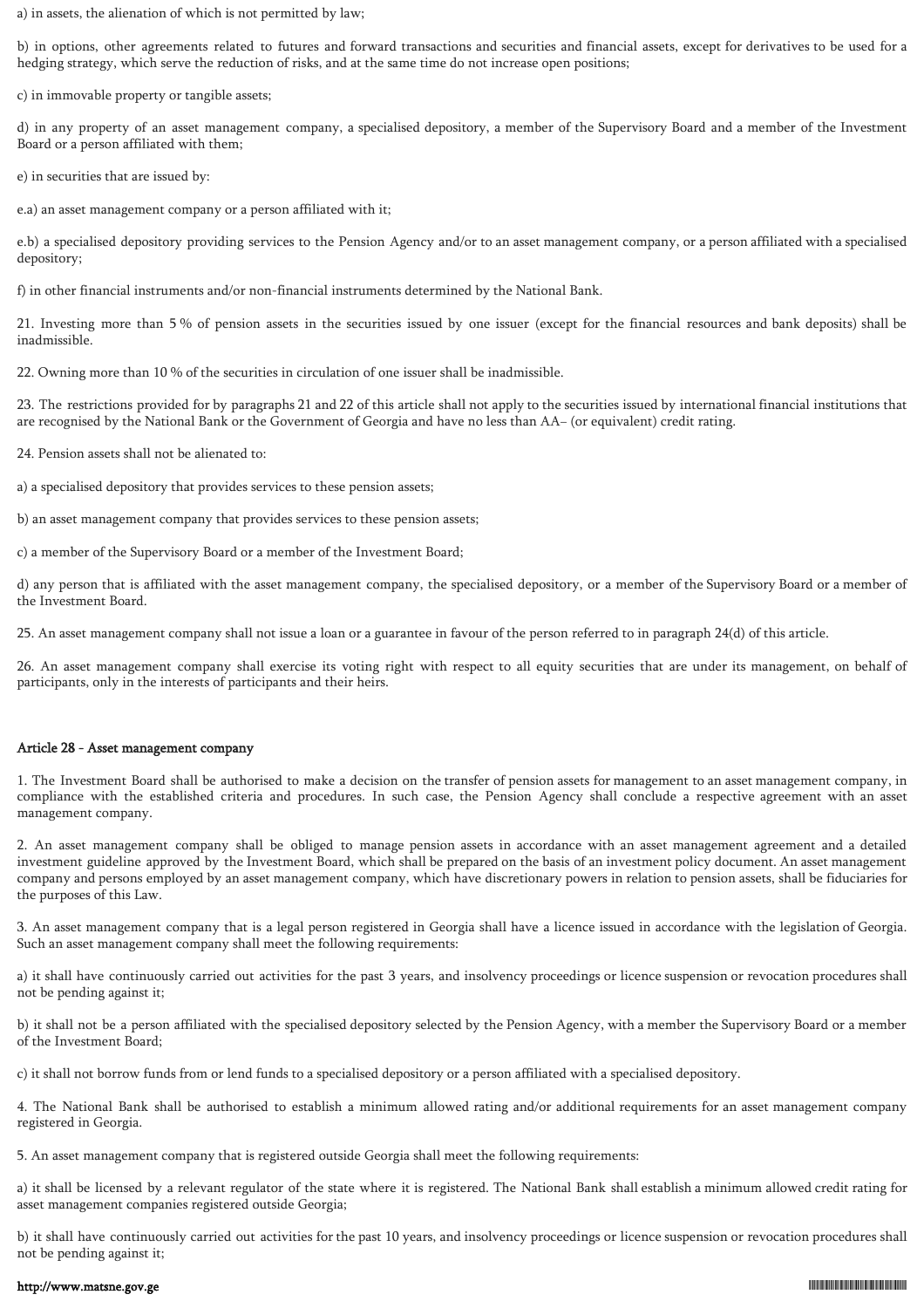c) it shall not be a person affiliated with the specialised depository selected by the Pension Agency, with a member the Supervisory Board or a member of the Investment Board;

d) it shall not borrow funds from or lend funds to a specialised depository or a person affiliated with a specialised depository;

e) it shall have at least 3 years of experience of managing the accumulated assets of third persons (private and institutional).

6. The National Bank shall be entitled to establish additional requirements for an asset management company registered outside Georgia.

7. The Investment Board shall select one or more asset management companies through transparent selection procedures. The Investment Board shall establish the procedures and criteria for selecting asset management companies.

8. The pension assets stored with an asset management company in accordance with this article shall not be the property of the asset management company, they shall not be used for the purposes of fulfilling the obligations of the asset management company, they shall not be part of the assets of the asset management company to which insolvency procedures may apply, and they shall not be subject to any settlement procedures.

#### Article 29 - Right to select an asset management company (companies)

1. An employee, who remains a participant by virtue of the right provided for by Article 22 of this Law, as well as a self-employed person who voluntarily joins a funded pension scheme, shall have the right to select an asset management company (companies) for managing the full amount or part of the pension assets and/or pension contributions available in his/her individual retirement account.

2. In addition to a participant provided for by paragraph 1 of this article, any other participant shall have the right to select an asset management company (companies) for managing only part of the pension assets available in his/her individual retirement account that have been accumulated from the amount received as a taxable annual salary that exceeds GEL 60 000.

3. If a participant does not exercise a right as granted under paragraphs 1 and 2 of this article, his/her pension assets shall be invested by the Pension Agency in accordance with the procedure established by this Law.

4. The National Bank shall establish the eligibility criteria for asset management companies, in relation to the asset management companies defined in this article.

5. The Pension Agency shall, in accordance with the criteria established by the National Bank, determine the list of asset management companies which shall have an opportunity to manage the pension assets provided for by this article.

6. A participant shall select an asset management company by means of remote electronic access or on the basis of an application developed by the Pension Agency, which he/she shall complete and submit in writing.

7. The Pension Agency shall determine the procedures and conditions for transferring pension assets for management to an asset management company, and the maximum amount of service fee and the periodicity of transferring pension assets.

8. Asset management companies and investments shall be subject to an investment policy document and the provisions of this Law that are related to the investment of pension assets.

9. If a participant selects an asset management company in accordance with this article, the asset management company shall transfer the pension assets for storage to a specialised depository, which shall not be a person affiliated with the asset management company and shall meet the requirements established by this Law.

## Article 30 - Direct investment in open-end fund instruments by the Investment Board and/or an asset management company

1. The Investment Board and/or an asset management company shall be authorised to make a decision on investing pension assets in open-end fund instruments within the scope of its (their) fiduciary duty.

2. Each pension asset within an open-end fund instrument shall meet the minimum requirements established by this Law and the investment policy document.

3. An investment made in an open-end find instrument shall not exceed 40 % of the pension assets at the end of each reporting year.

4. The Investment Board and/or an asset management company shall select one or more open-end fund instruments on the basis of the comparison, through a transparent procedure, of the conditions of the standard prospectus of open-end fund instruments. The legislation of Georgia on public procurement shall not apply to the said selection process.

5. An open-end fund instrument, which will be used by the Pension Agency for investment, shall be licensed by a relevant regulator.

6. The National Bank shall establish a minimum allowed credit rating for open-end fund instruments.

7. The Investment Board shall consider an issue of selection of an appropriate specialised depository for the open-end fund instrument, to safeguard the pension assets of participants. The requirements determined by this Law for specialised depositories shall not apply to the pension assets that are invested in open-end fund instruments.

8. The Pension Agency or an asset management company acting on behalf of the Pension Agency may execute a standard signature document with an open-end fund instrument, which shall determine the issue of remuneration of the open-end fund instrument and the procedure for calculating the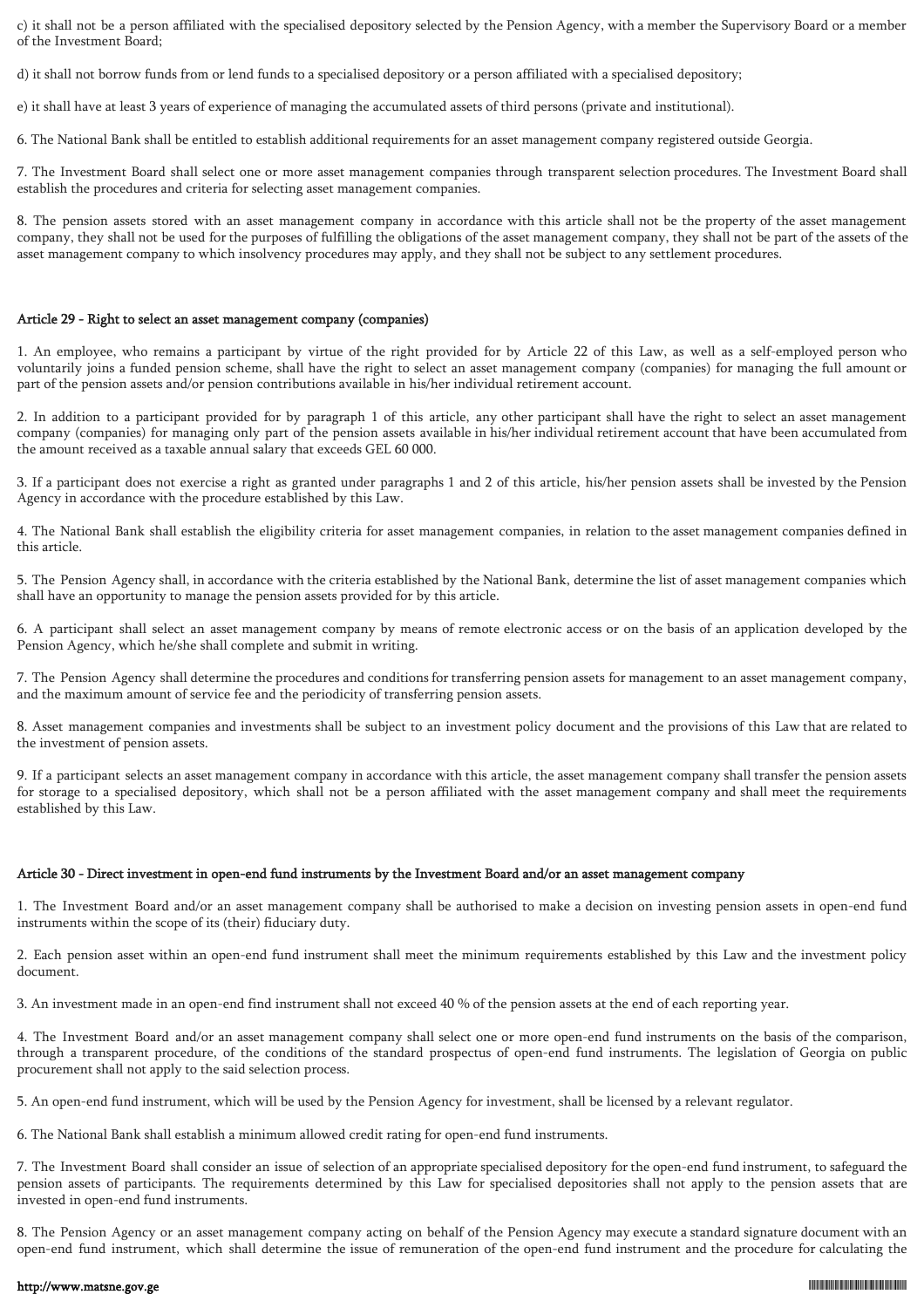percentage proportion of total pension assets in relation to its expenses and the relevant investment.

9. The restriction on investment in the securities of one issuer shall not apply to investment in one open-end fund instrument, provided that the investment policy of this open-end fund instrument requires diversification that meets the requirements established by this Law.

### Article 31 - Annual reports for participants

1. The Pension Agency shall, at least once a quarter, provide a participant with information on the total value of the pension assets available in his/her individual retirement account, which shall indicate the dates of making pension contributions and the return on investment. This information may be provided in electronic form. The procedure and form of providing information to participants shall be determined by the Pension Agency in accordance with the legislation of Georgia.

2. Upon the request of a participant, the Pension Agency shall be obliged to provide the participant with written information on the value of total pension assets available in his/her individual retirement account.

#### Article 32 - Payment of pensions at retirement age

1. A participant, after he/she reaches retirement age, shall be entitled to receive the value corresponding to the total pension assets available in his/her individual retirement account, by means of a lump-sum payment or a programmed withdrawal.

2. A participant, after he/she reaches retirement age, shall also be entitled to apply to the Pension Agency to acquire an insurance annuity product with the pension assets available in his/her individual retirement accounts, for the purpose of receiving a pension.

3. The Pension Agency shall be entitled to determine another form of issuing to the participant, as a pension, the pension assets available in his/her individual retirement account and provide the participants with this form.

4. A participant shall be entitled to receive the total amount of the value of the pension assets from his/her individual retirement account, if he/she reached the retirement age no later than 5 years after the date of commencement of making pension contributions.

5. The pension Agency shall determine the minimum limit of the value of total pension assets, within which a participant shall be entitled to receive a pension by means of a lump-sum payment.

6. A participant shall receive the total amount of money corresponding to the pension assets available in his/her individual retirement account after he/she has notified the Pension Agency, in accordance with the procedures established by this article, of the desire to receive the pension assets.

7. The Supervisory Board shall, on the basis of statistical data on life expectancy, approve the procedures and conditions for determining the periodicity of programmed withdrawals for the purpose of issuing pension assets to participants who did not withdraw pension assets in accordance with paragraph 4 of this article.

8. In order to calculate the amount of money to be paid through programmed withdrawal, the value of the total pension assets available in the individual retirement account of a participant at the time of retirement shall be divided by the remaining life expectancy of the participant, which shall be based on the data of the Legal Entity under Public Law called the National Statistics Office of Georgia on the age distribution and life expectancy of the population.

9. The amount of money to be paid through programmed withdrawal shall be calculated annually, in the month when the age of the participant changes. The schedule of payments shall not be different on the grounds of the state of health, race, religious beliefs, gender, or nationality of a participant or any other discriminatory grounds.

10. The Pension Agency shall notify a participant in writing of the approaching of his/her retirement age 6 months before the retirement age and shall ensure his/her access to the standard application form.

11. A participant who decides to retire when he/she reaches retirement age shall be obliged to notify the Pension Agency of the decision in writing, and request at least 30 calendar days before reaching the retirement age that the payment of pension start after he/she reaches retirement age.

12. A participant shall be entitled to postpone the date of retirement and request a pension at any time after reaching retirement age. In such case, the participant shall notify the Pension Agency in writing of the date of his/her retirement, 30 days before such date.

13. After a participant reaches retirement age, the employer and the State shall make pension contributions in favour of the participant, provided that the participant makes pension contributions to the Pension Agency.

14. If the participant decides to retire after reaching retirement age, he/she may, on the basis of an application, stop making pension contributions from salary. The participant may not continue making pension contributions after he/she starts receiving pension.

15. The Pension Agency shall start paying a pension from the individual retirement account of a participant no later than 30 calendar days after receiving notification of the date of the retirement of the participant.

16. The Pension Agency shall periodically compare and verify the data and, if it identifies a discrepancy, make appropriate adjustments to the pension assets available in an individual retirement account. The Pension Agency may request that a participant return any amount of money paid to him/her by mistake.

17. The Pension Agency shall determine the procedure and form for determining and recording the participants and their heirs who require representatives and/or guardians in accordance with the legislation of Georgia.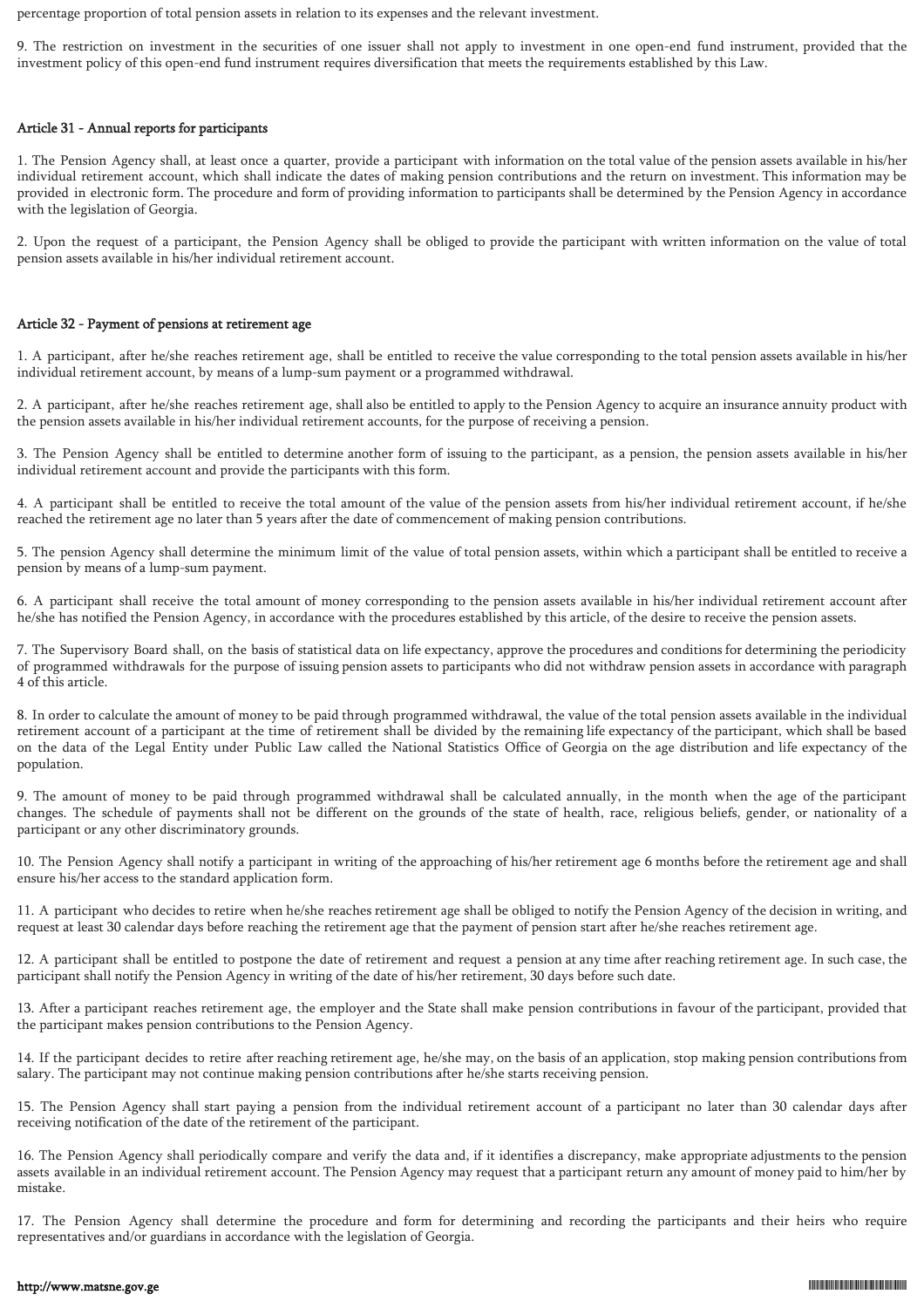## Article 33 - Payment of pension in the case of the disability of a participant

1. A participant shall be entitled to receive a pension before reaching retirement age due to his/her disability, provided that he/she is granted an appropriate status in accordance with the legislation of Georgia. In this case, the participant shall receive a pension in one of the forms provided for by Article 32(1) and (2) of this Law.

2. The Pension Agency shall determine the forms and procedures on the basis of which a participant shall exercise the right granted under this article and request a pension before he/she reaches retirement age.

## Article 34 - Transferring pension assets to the heir of a participant

1. If a participant dies, the amount corresponding to the pension assets available in his/her individual retirement account shall be transferred to his/her heir (heirs) in accordance with the procedures determined by this Law and other legislative and subordinate normative acts of Georgia.

2. Pension assets may be transferred by means of a lump-sum payment or by transferring the pension assets to the individual retirement account of the heir of a participant, according to the choice of the heir. If the heir of a participant chooses a lump-sum payment, the amount to be transferred to him/her shall be taxed in accordance with the legislation of Georgia.

3. The heir of a participant shall submit a claim to the Pension Agency in accordance with the rules (procedures) approved by the Pension Agency.

4. After receiving every all claims from the heir of a participant, the Pension Agency shall adopt documents confirming the legitimacy of his/her claims and shall make a decision on transferring the pension assets to the heir of the participant.

5. The Pension Agency may request the return of any amount of money if it is established that it was transferred to an heir of a participant by mistake.

# Chapter VI - Breach of Fiduciary Duty and its Consequences

## Article 35 - Breach of fiduciary duty

1. A fiduciary shall manage pension assets only in the interests of participants and their heirs, with due consideration of the requirements established by this Law. Protecting other interests shall be a breach of fiduciary duty. A fiduciary, when performing his/her/its duties, shall be obliged to:

a) act in good faith;

b) act with the care that a reasonably prudent person would exercise in a similar position and under similar circumstances;

c) act with the belief that his/her/its actions are in the best interest of the owners of the pension assets.

2. If a fiduciary does not have the knowledge necessary to make a decision, or the capacity to conduct an expert examination, he/she shall seek an opinion on this matter from a specialist with appropriate qualifications in the relevant field.

3. A breach of fiduciary duty shall be a violation by a fiduciary only of the obligation provided for by this article, including the use of pension assets in his/her/its own interests or in the interests of affiliated persons, or concluding a transaction in relation to pension assets with a party affiliated with the fiduciary.

4. An action of a fiduciary performed in the process of carrying out investment activities in compliance with the requirements established by this article shall not be a breach of fiduciary duty, irrespective of its consequences.

5. Liability as provided for by the legislation of Georgia shall be imposed on a person for breaching fiduciary duty.

# Article 36 - Consequences of a breach of fiduciary duty

1. The Pension Agency may request a fiduciary to compensate for damage caused by their breach of fiduciary duty.

2. The compensation for damage caused by a breach of fiduciary duty shall be regulated by the legislation of Georgia.

3. The funds recovered as a result of compensation for damage caused by a breach of fiduciary duty shall be transferred to the individual retirement account of the respective participant or his/her heir, in proportion to the damage caused by the breach of fiduciary duty.

# Article 37 - Interference by an employer in the process of the joining by an employee of a defined contribution scheme and the failure of an employer to pay the pension contributions of a participant and own pension contributions to the Pension Agency

1. Interference by an employer in the process of the joining by an employee of a defined contribution scheme in the Pension Agency shall be a violation of this Law.